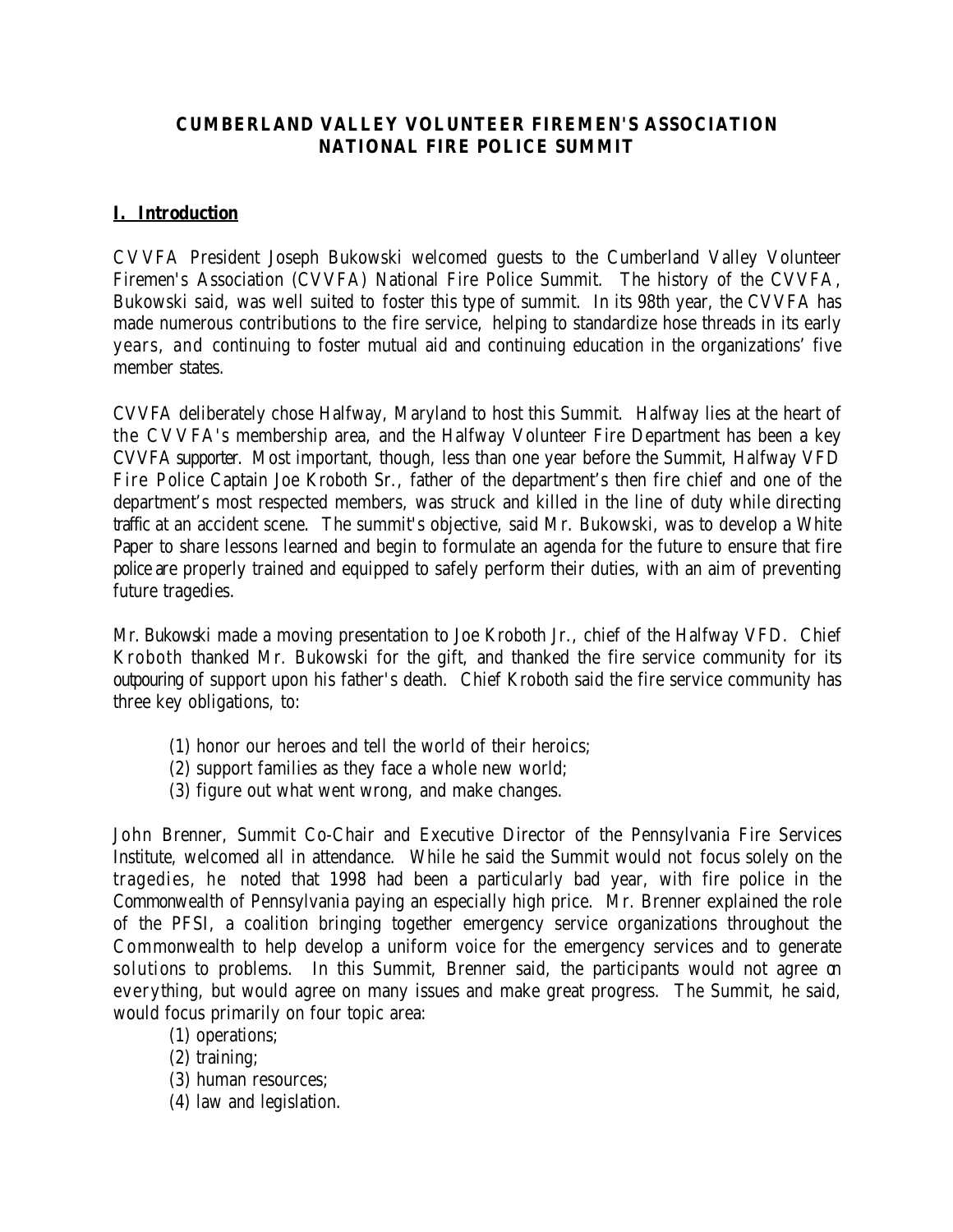Saying that the fire service has always taught prevention, Brenner said "now it's time we teach ourselves prevention."

Summit attendees were welcomed to Halfway by Washington County Commissioner Paul Schwartz. Commissioner Schwartz noted the Commissions' delight that the CVVFA chose Halfway to promote safety for fire police, and said that lives lost have not been in vain -- that this Summit would seek solutions to prevent future tragedies.

Summit Co-Chair Steve Austin welcomed and recognized elected officials, thanking them for taking the time to attend the Summit. Mr. Austin also recognized longtime fire service visionary Lou Amabili, whose contributions have helped the fire service nationwide. Mr. Austin then introduced Steve Robinson, Executive Director of the National Fallen Firefighter's Association.

Mr. Robinson said that with his background in both firefighting and law enforcement he felt very much at home at the Summit. He told attendees about the National Fire Academy's annual memorial service, which memorializes heroes and helps survivors. The families, Mr. Robinson said, have helped educate the rest of the fire service community about what to do and say. Moreover, the families have taught us that we should not just honor these fallen heroes, but find out why their loved ones died, whether it was preventable, and most importantly, how to prevent similar tragedies from happening again.

### **II. Keynote Presentation**

Mr. Austin introduced John Valenzuela, Division Chief of Personnel Services for the Phoenix, AZ Fire Department, who offered the keynote presentation.

Chief Valenzuela began his program by noting that Phoenix, though it does not have fire police, has a very safety conscious department. This safety orientation is necessary, he said, because Phoenix was recently named the 3rd deadliest in which to drive.

Chief Valenzuela called for a show of hands asking how many in attendance have had near misses while operating in traffic, to which nearly all raised their hands. The core of his presentation, said Chief Valenzuela, would focus upon an incident that occurred in Phoenix on February 11, 1994. What began as a call for a sick woman left Phoenix Fire Department Engineer Tim Hale dead, and a department asking a lot of questions.

Prior to the 1994 incident, departmental standard operating procedures just addressed safe parking. New standard operating procedures (SOPs) state to block traffic, which conflicts with the Department of Public Safety's goals of keeping the roads open. Chief Valenzuela described the accident that took Tim Hale's life. Responding to the call, a basic life support ambulance parked behind a first responder fire engine. Engineer Tim Hale, standing directly behind the ambulance, was struck at about 60 MPH by an impaired pickup truck driver, pushing the ambulance into the engine, and pushing both about 12 inches forward. Though transported immediately to the hospital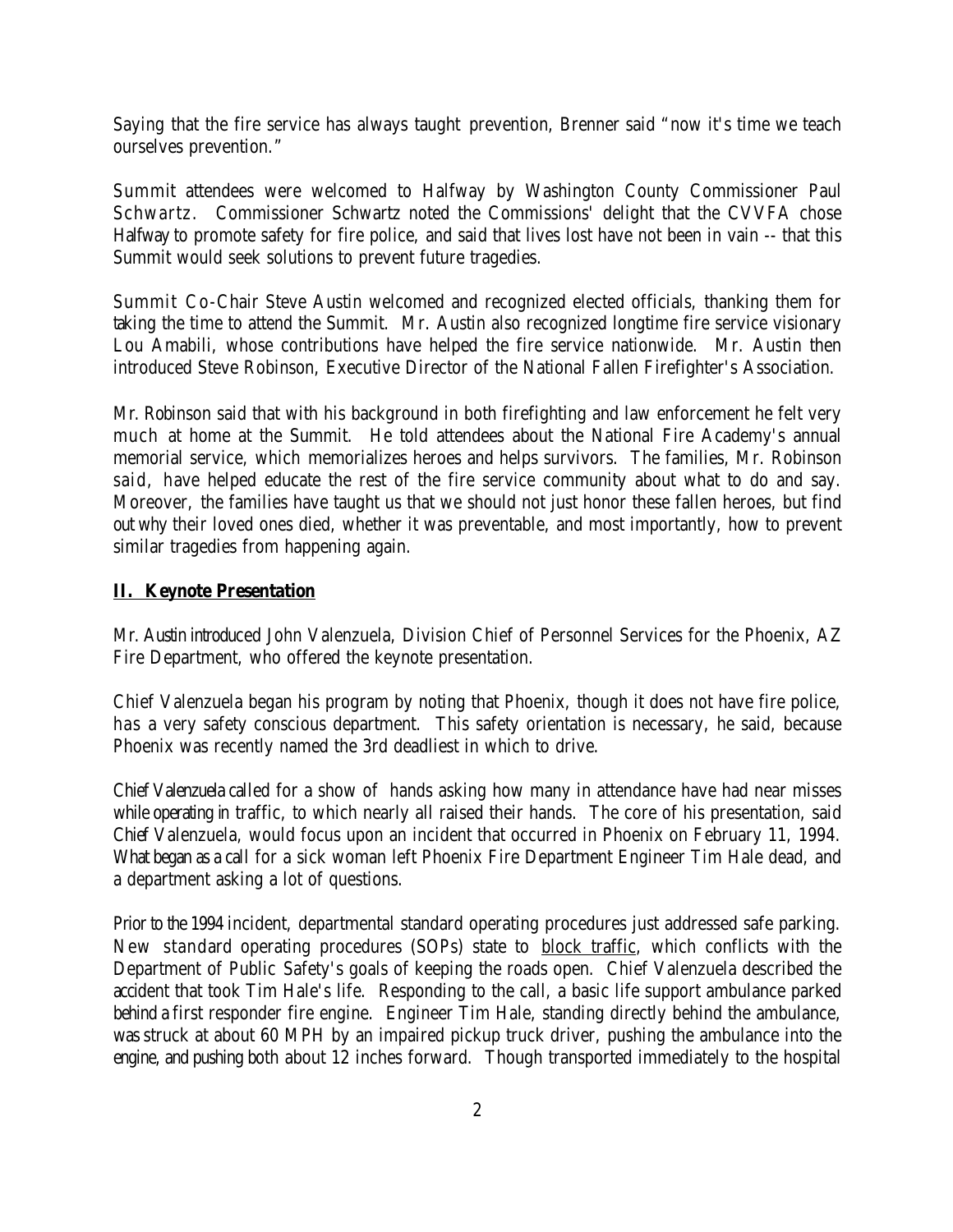and in surgery within 15 minutes, engineer Hale succumbed to his injuries.

Chief Valenzuela said that dying in the line of duty in Phoenix is **not acceptable**. Phoenix firefighters will not die for property or for lives already lost. The 1994 accident spurred two studies which led to a revised SOP and to extensive new training. Chief Valenzuela discussed several recommendations. In looking at parking and lighting at emergency scenes, at one time the notion was to light up the whole scene as bright as possible. Now, studies have shown that at night that both fewer, and amber colored, lights are better. More lights actually tend to attract drivers, especially impaired drivers. Moreover, beacons and headlights should be turned off. Most importantly, said Valenzuela, firefighters need to remain aware of their surroundings.

The revised SOP was discussed. The key is increased awareness -- firefighters must practice safe parking habits while operating in or near traffic. Special calls are made for engines and trucks to help block traffic, the key being to protect the scene from all sides.

The fire department goal of protecting all sides conflicts with the highway patrol goal of keeping the road open. But the fire department contends their goal is to block traffic, get the patient out, make the scene safe, and expeditiously reopen the road to traffic. To facilitate cooperative police relations, there must be a fire department - police liaison.

Chief Valenzuela introduced a video tape describing the accident that took Tim Hale's life. After fully detailing the accident, the tape delved into a series of recommendations developed from research the department conducted:

- C never trust moving traffic;
- C apparatus must be parked to protect the scene and personnel;
- C position vehicles to block traffic based on priorities of traffic flow (block highest traffic flow first);
- C position vehicles to block traffic based on priorities of traffic flow (block highest traffic flow first);
- C yellow lighting is superior -- impaired drivers are drawn to red flashing lights;
- C flashing lights blind drivers so they can't see what's going on around apparatus;
- C patient loading presents special hazards;
- C always wear a safety vest;
- C traffic cones are useful, and when equipped with reflective tape are especially good for night time operations;
- C the Police Department should help protect the scene;
- C on highway operations, the first apparatus must block the scene;
- C decommitment of personnel and apparatus must be as aggressive at the initial placement;
- C REMEMBER-every time you are on the street, you may die.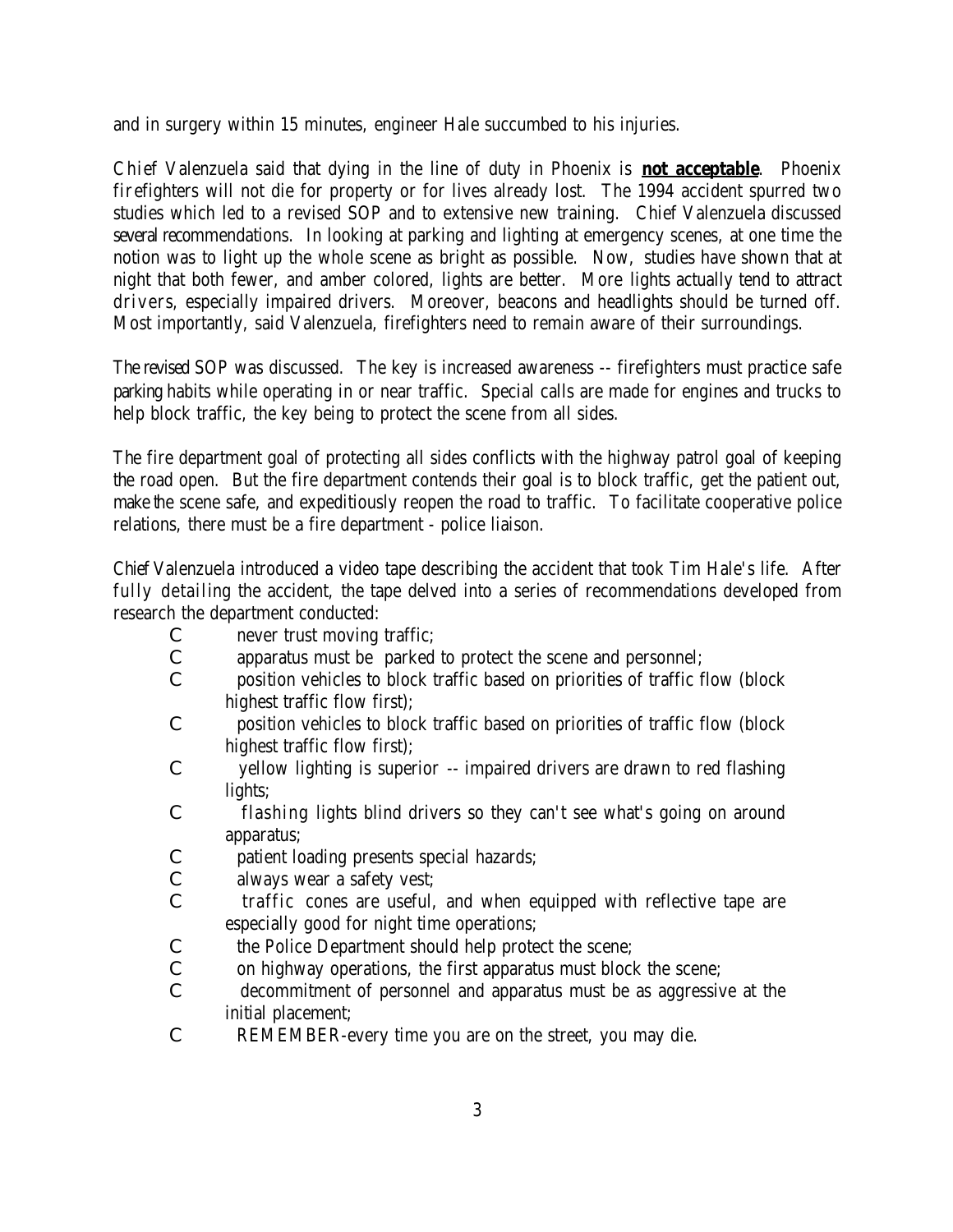After the presentation, an attendee commented that helicopter pilots have asked for years for lights to be shut down, and that it's time we learn from them.

John Brenner thanked Chief Valenzuela and offered him a token of the CVVFA's appreciation.

# **III. Operations Panel -- The Role of Fire Police in Scene Safety**

A panel on the role of fire police in scene safety presented next. This panel began with a video presentation of a focus group produced by State Farm Insurance Company in which consumers were asked a series of questions about their reactions to various types of emergency vehicles while driving. The tape revealed the disdain many in the driving public have for emergency response vehicles, something which many emergency responders have long sensed.

Presenter Joseph Vattilana, Delaware Department of Transportation (retired) presented first. Mr. Vattilana recommended the use of both the U.S. Department of Transportation manual, which contains incident management protocol, and individual state traffic control manuals. Mr. Vattilana described the concept of various zones at accident scenes. Traffic first approaches a taper zone where the lanes narrow prior to the incident. Next is the transition area between moving traffic and the scene, then the actual activity area at the incident. Last is the termination area, where the controlled scene ends and shifts back to moving traffic.

Mr. Vattilana stated that departments should preplan for accidents just as they do for fires. Considerations to keep in mind during preplanning exercises are that firefighters and fire police should be wary of closing highway shoulders so as not to preclude other emergency responders from getting to the scene, and to carefully plan detour routes so as not to divert vehicles to large for detour roadways.

Fire police, said Mr. Vatilana, are the eyes and ears for the fire crew to let them get their jobs done safely and easily. To do their jobs effectively, fire police must get the big picture of the accident site, and have a full understanding of what lanes to block and where to be positioned in intersections.

Lieutenant Kathy Beck, Delaware State Police (retired) presented next. Asking rhetorically "why we need fire police," Lt. Beck said the question really ought to be "how can we survive without fire police." Lt. Beck spoke of the role fire police play. Frequently, she said, the fire department receives accident calls long before the police. By using their own vehicles to travel to the scene, fire police frequently arrive first, where they can begin to divert traffic.

Fire police, Lt. Beck said, generally purchase their own equipment, though police departments usually provide them with flares. Other roles fire police can play, she said, include preserving both fire and accident scenes, and assisting with disorderly people. Lt. Beck urged fire police, however, to develop a standard way of signaling traffic and using signaling devices, because maintaining use of standard signals is very important.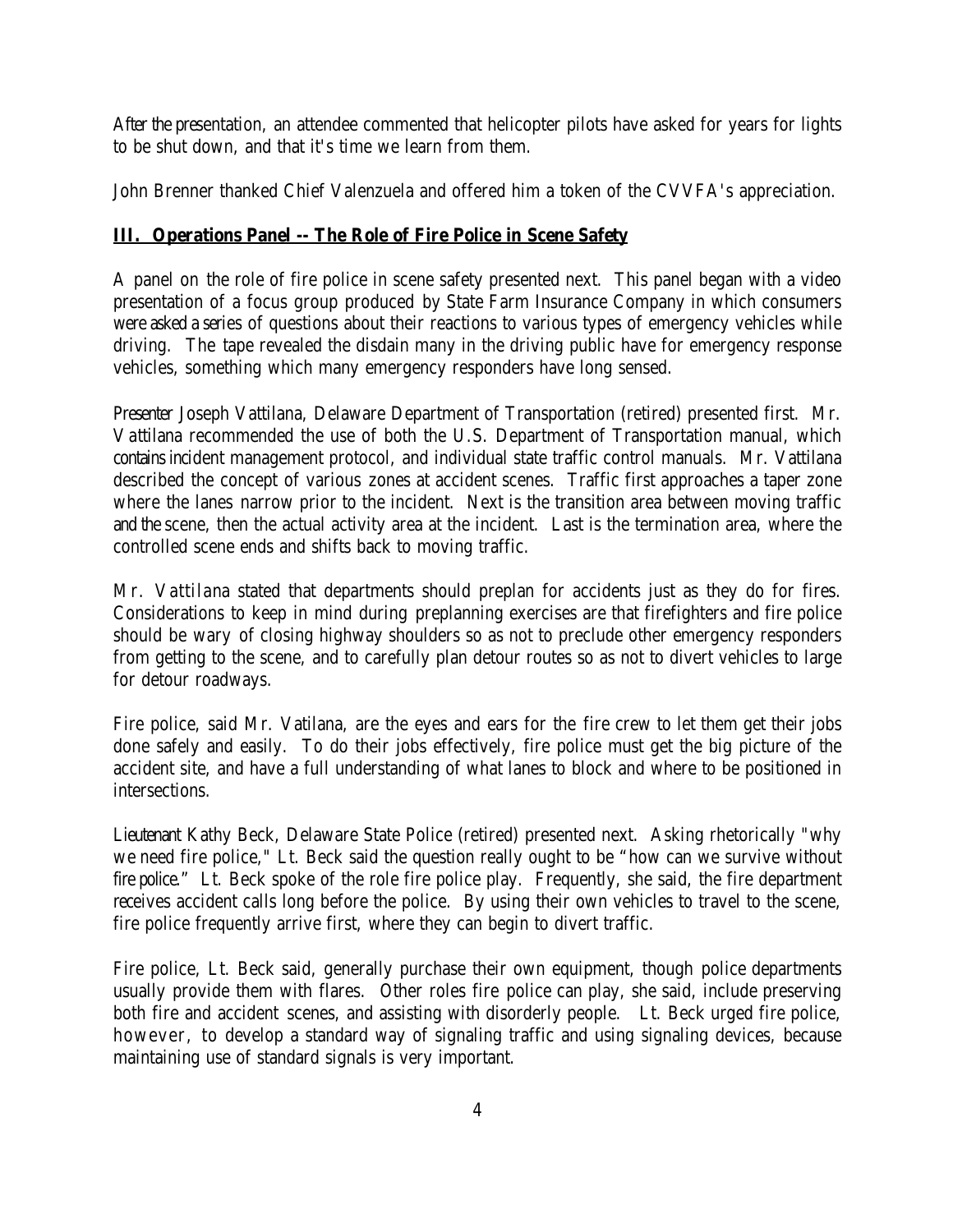Lt. Barry Beck, Delaware State Police (retired) presented next, focusing his presentation on traffic control around helicopter medevac landing zones. In Delaware, a medevac helicopter is dispatched and hovers in the area until the fire department elects whether or not to utilize it. Once a decision to use medevac is made, the fire police can help establish the landing zone. Particular concerns at landing zones are to ensure that emergency vehicle beacons are turned off, and to use great care around the rotor blades, as they can and will take one's head off if careless.

John Bronson, Past President of the Pennsylvania State Fire Police Association presented next. Mr. Bronson echoed Lt. Beck's comments that in PA, fire police are generally first on the scene. Upon arriving, fire police establish a perimeter and try to inform the incoming ambulance crew about the situation.

Mr. Bronson said young drivers, in particular, don't stop or even slow down near accident scenes. Driver's education, he said, should incorporate more education about how to react around emergency vehicles and emergency scenes.

Mr. Bronson reported on fire police statistics in PA. In the five years from 1994 to 1998, 71,443 alarms were reported, utilizing 124,572 fire police personnel. Fire police logged 138,193 hours on emergency duty, and 103,870 hours at special functions such as parades.

But 3 fire police deaths in 1998, said Mr. Bronson, is not a good record. Mr. Bronson offered suggested solutions, beginning with educating the public through newspaper, television, and civic groups. Pennsylvania, he said, has also proposed increasing fines through legislation for accidents that occur at construction sites or emergency scenes.

Mr. Bronson said fire police are losing members because of age, training requirements, and other demands placed on volunteers. He suggested incentives, such as tax incentives, for fire police. Because of the burdens of training, he said the PA Fire Police Association opposed mandatory training, but recommended that fire police have at least a basic course. Mr. Bronson also suggested that fire police, at their option, could take both an advanced course and first response training.

Bronson said communication with fire chiefs, to ensure they are aware of fire police physical capability, mental capability, and how they will interact with the public, is necessary. Further, instruction must be standardized. Fire police are professionals – they must act, dress, and be trained like professionals.

Karl Kolbe of VFIS presented next. Safety, he said, is an attitude, and must be part and parcel of everything that goes on. This attitude must come from the top down, and be practiced at every scene. Mr. Kolbe spoke of one PA department, Scalp Level Paint, that requires all new members to attend basic fire police training. While likely not popular, he said, Mr. Kolbe thought this basic training was very necessary.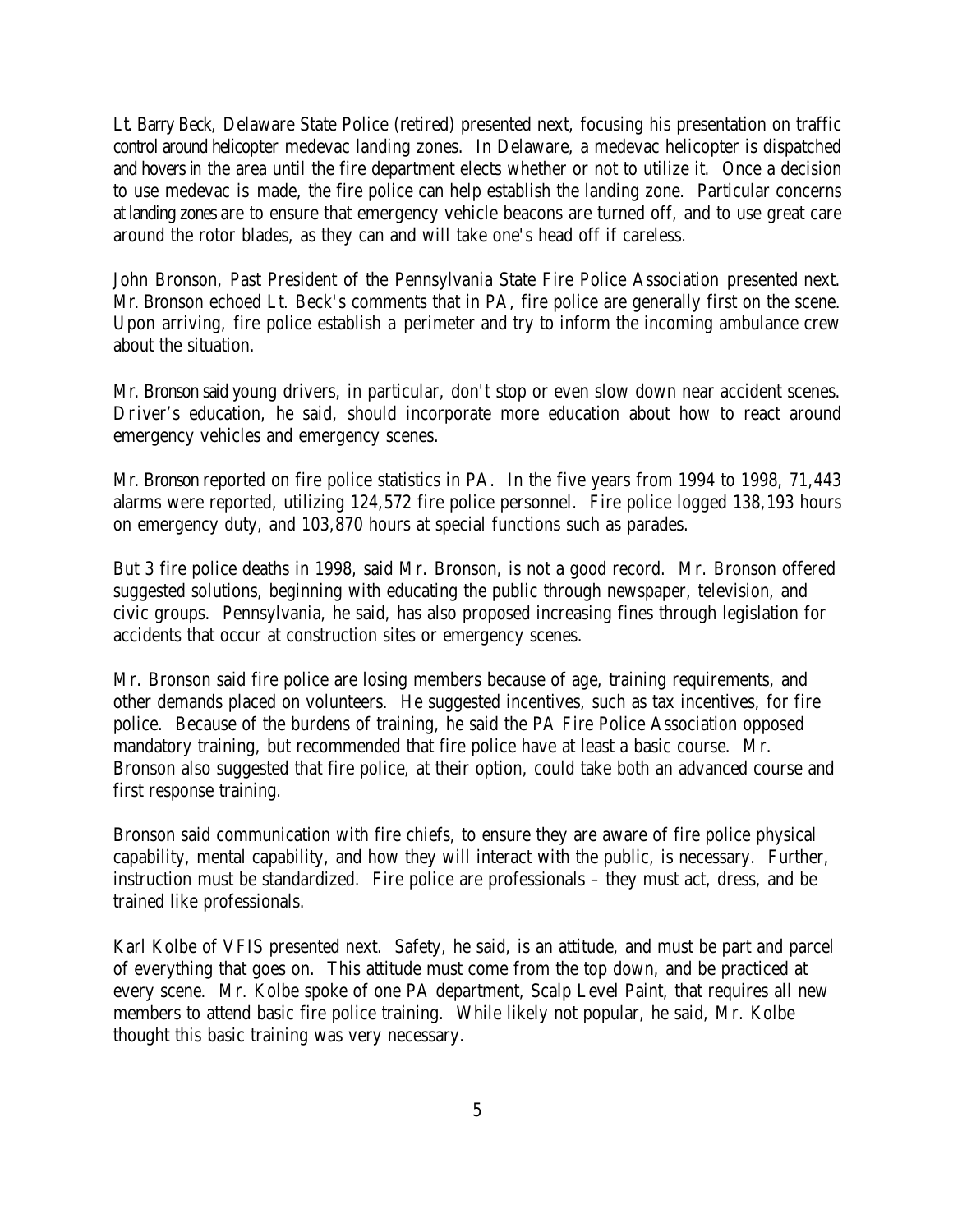Mr. Kolbe spoke of how fire police functions are an integral part of the Incident Command System. By delegating traffic and hazard control to fire police, it is another item the chief does not have to personally focus upon. Finally, Mr. Kolbe focused on professionalism. From the professionalism comes the proper attitude. By running one's operations right and treating people right, you're way ahead of the curve, he said.

#### **IV. Law and Legislation Panel**

The Law & Legislation Panel presented next, with speakers: David Smith, Pennsylvania State Fire Commissioner; Representative Bruce Ennis, member, Delaware State Assembly; Delegate Bob McKee, Maryland General Assembly; Walter Smittle, West Virginia State Fire Marshall; and Matthew Banks, Esq., an attorney practicing in Virginia.

Representative Ennis stated that in Delaware, fire police are governed by statute, primarily Title XVI, ch. 67. This statute sets up the appointment process for fire police, allowing up to 6 per station, and establishes their basic jurisdiction as the county in which they are sworn in. The law permits them to serve, however, in any county in which they may be requested. Fire police are, in most cases, appointed by their fire chief, though some companies utilize an election process.

Beyond Title XVI, said Rep. Ennis, both the state's criminal and insurance codes touch on fire police. Title 18, the state's insurance code, immunizes any driver of an emergency vehicle responding in the performance of his duties who is involved in an accident. By this, they will not receive any points or have their insurance rates increased.

Delaware Title XVI also contains that state's fire chief's authority law. Delaware fire police do not supersede the authority of regular sworn police officers. However, the fire chief's authority law, from which fire police authority stems, can supersede police powers. The Delaware fire chief's law, said Rep. Ennis, is effective and probably about the only one of its kind in the nation. Rep. Ennis said that, under the fire chief's law, the chief may order a vehicle or building totally demolished if, in the opinion of the chief, that building must be razed for the protection of public safety.

Delegate McKee, who represents district 2A in Washington County, Maryland, spoke next. Delegate McKee said he went for his information to Maryland State Firemen's Association (MSFA) representatives Charles Riley and Bernie Smith, who pointed him to a collection of authorities. These authorities, he said, have different applicability -- some just to a particular county, while others are statewide -- and date to as far back as 1924. Md. Code article 87 grants the chief of each company the ability to select up to 3 fire police, who are then appointed by the sheriff of the county. State law authorizes fire police to operate at fires, accidents, floods, other emergencies, and other functions conducted by volunteer fire companies.

Delegate McKee spoke to the authority of fire police vis-à-vis state police. He said the law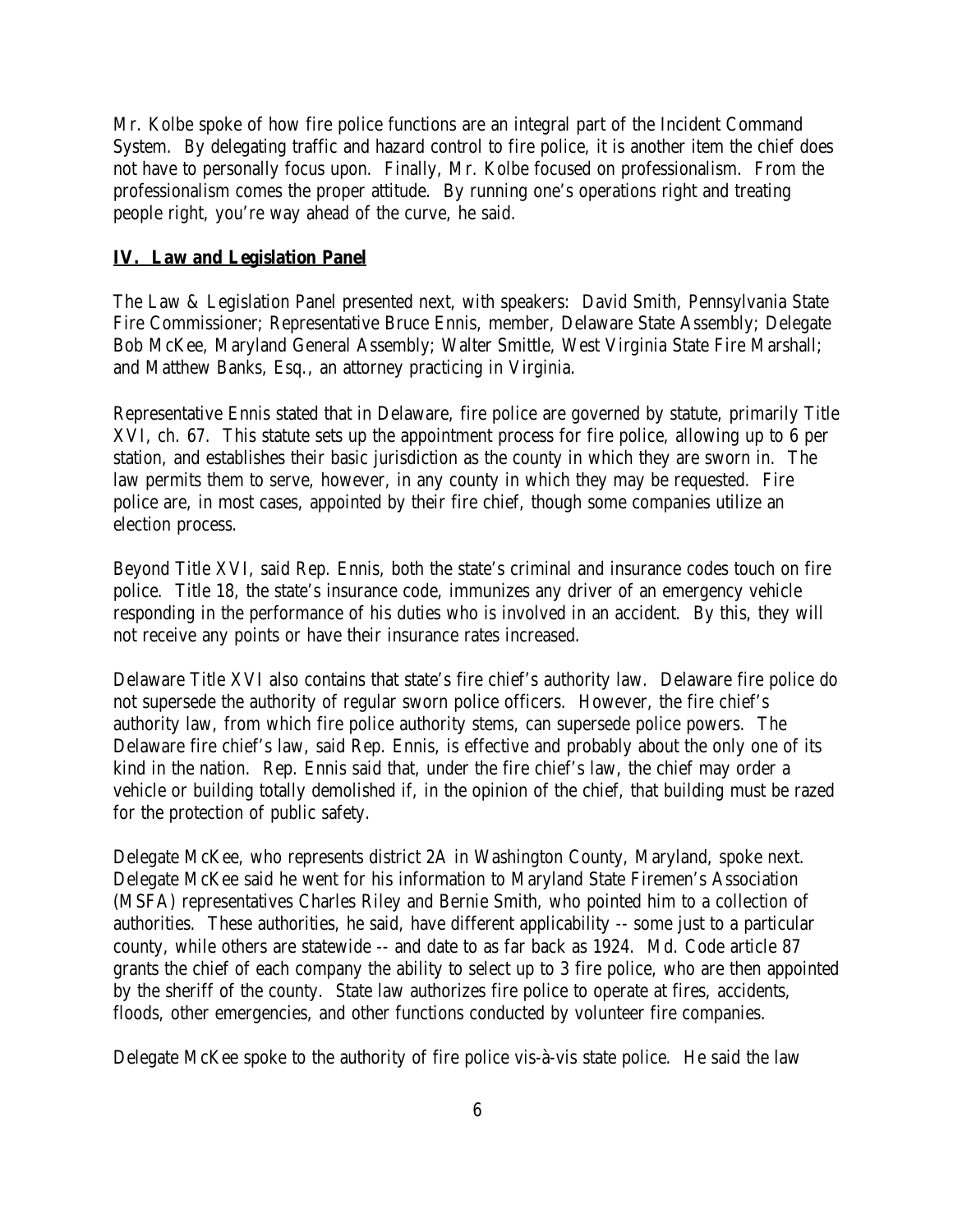gives fire police the authority to function, but that their authority can be overridden by a municipal chief of police, or on state roadways by the Maryland State Police. Delegate McKee said he thought the Maryland legislature would be receptive to proposals that enable fire police to do their jobs and to do them more safely and effectively. He pointed out, in particular, the PA proposal to increase fines for violations at emergency scenes.

Matt Banks, a practicing attorney and 16 year volunteer firefighter from Fairfax County, VA said that the State of Virginia does not have fire police, but that the fire chief or his designee in charge of an incident has a lot of authority. This authority includes the powers described of fire police and the power of arrest. Mr. Banks said there is a difference between where fire police authority comes from, and the authority fire police have on the scene. Authority comes from the statutes and how courts interpret the statutes, called case law. There is not much case law regarding fire police, he said.

Actual authority on the scene is based on the statutes, case law, and any contractual relations the department may have with the municipality to provide services. Departments are also guided by SOPs, which should be accurate and up-to-date. If there is confusion as to authority a fire department or its fire police have, they should contact their company attorney, the municipal attorney, or the attorney general of the state.

There is, said Mr. Banks, an Attorney General's opinion from the State of Ohio that speaks to the relative authority of fire police and state troopers at accident scenes. In 1994, he said, an incident occurred in Ohio similar to a recent conflict on Interstate 95 in Maryland between a chief and a state trooper that led to the arrest of prince George's County volunteer fire chief. The Ohio Attorney General said that while the fire department officer-in-charge had ultimate responsibility for scene safety, he had to work in cooperation with the state trooper. Such a decision really does not resolve the authority dilemma, Mr. Banks said.

Mr. Banks spoke about two recent Washington Post articles about the I-95 incident. The first, a news article, was well balanced, citing the fire officer's and state trooper's points of view, as well as the respective opinions of the Prince Georges County Fire Department and the Maryland State Police. The second article, a commentary piece appearing some days later in the "Style" section and written by an author with the byline of "Dr. Gridlock," opened with "three cheers for the Maryland State Police, faced with an obstreperous volunteer firefighter who had closed all lanes of southbound I-95." Many journalists, said Mr. Banks, obviously do not have a clue as to the hazards firefighters face on the highways.

West Virginia State Fire Marshall Walter Smittle noted as he began his presentation that his state has no fire police authority, but that the West Virginia legislature has empowered the fire department with the authority to do whatever is necessary at the scene to render it safe and mitigate the problem. Mr. Smittle presented definitions from Black's Law Dictionary of "emergency," and "emergency doctrine." These definitions are picked up in West Virginia's law that says the fire department, while responding to, operating at, or returning from a fire,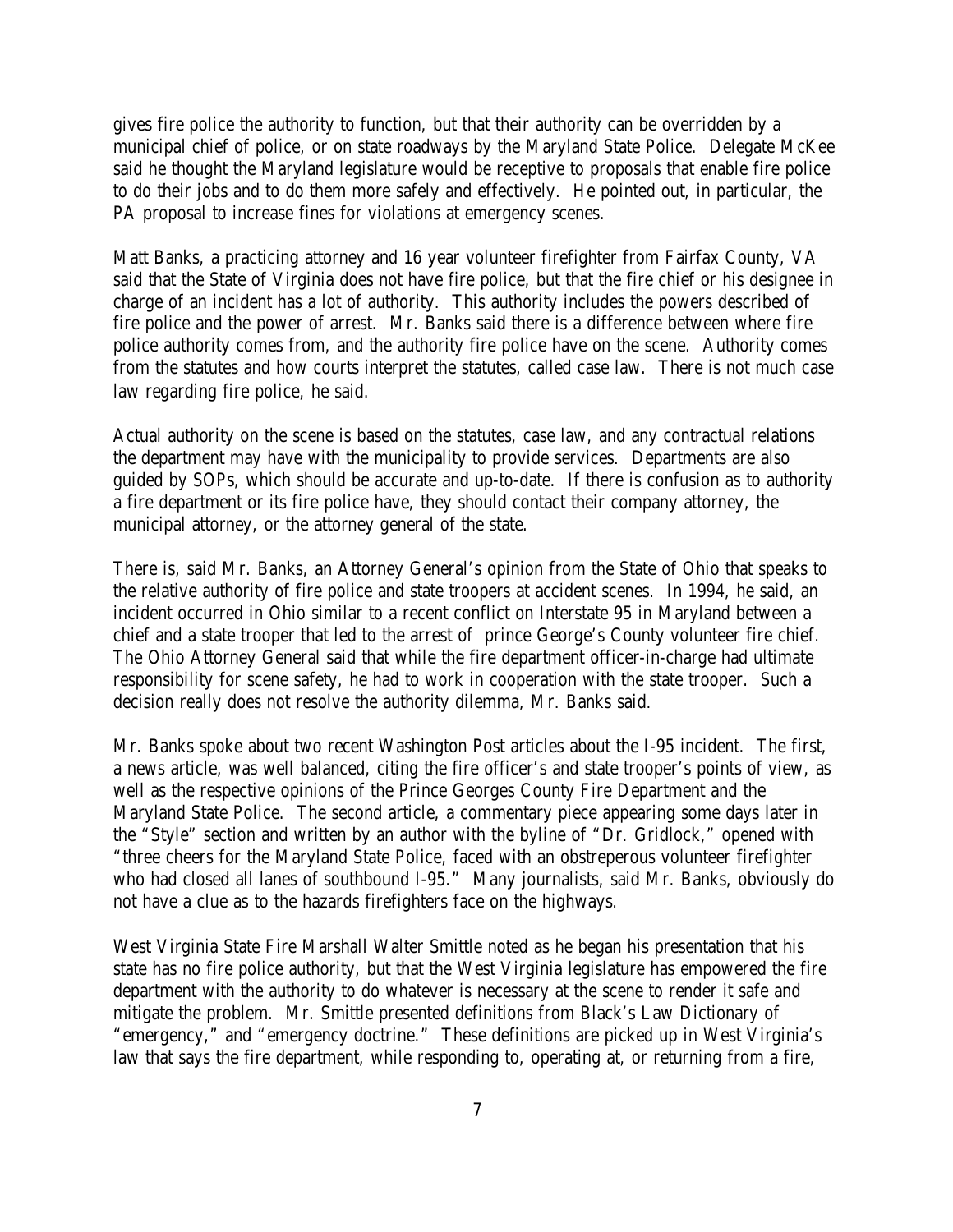fire hazard, service call, or other emergency, shall have the authority "to do what is necessary to mitigate the emergency in which a reasonable person would believe that there exists an imminent threat of serious bodily harm or death to a person or significant damage to property."

Mr. Smittle said this legislation has been drafted to refer generally to "emergency," rather than fire because the bulk of calls in WV are non-fire calls. The fire department has the authority "to blockade any public highway, street or other private right-of-way temporarily while at such scene." This conflicts with the priorities of law enforcement and the Department of Highways which frequently want the road opened up immediately.

WV law also provides, however, that when law enforcement arrives, nothing shall prevent them from controlling traffic or otherwise maintaining order at the scene of a fire. In many cases, however, especially when there are multiple accidents at once, it may be a long while before law enforcement arrives. It is a felony in WV to obstruct or hinder a fire department in any way, shape, or form.

WV poses special hazards due to its terrain. Four firefighters have been injured, 2 state troopers permanently disabled, and one out-of-state trooper offering assistance hit and killed on the highways. Mr. Smittle displayed a terrain map of one accident scene, showing how the lack of visibility or knowledge of an accident ahead – due to steep terrain – led a truck to wipe out a fire company's full contingent of apparatus. We need, he said, to carefully consider how far back we need to indicate that there is an incident ahead.

There is a great need to talk about these critical issues – with superintendents of state police, the IACP, and other organizations, Mr. Smittle said. He concluded that he would rather shut down an interstate then attend the funeral of a colleague.

PA Fire Commissioner Dave Smith offered comments on the responsibility – both legally and morally – of people who employ and work with fire police. Commissioner Smith called for a federal emergency vehicle lighting standard. Lights, he said, are a sacred cow in Pennsylvania, where fire police feel they need red and blue lights, police need blue lights, ambulances use red and yellow lights, etc. Visual confusion, he said, abounds.

Commissioner Smith said we need to be more cognizant of the fire police role, and better understand the impact of the fact that they belong to the fire company, but work at the scene under the supervision of a law enforcement agency. Very few people, he said, recognize or understand the role of fire police.

Just two weeks earlier, Smith said, he saw a fire police officer directing traffic while on crutches. In his home department, he said, those who are longer fit to serve as firefighters become fire police officers. This, he said, is absolutely morally wrong, ethically misguided, and legally indefensible. Fire police organizations, he emphasized, cannot be made a haven for those who cannot serve. There must, he said, be solid health and safety standards in place for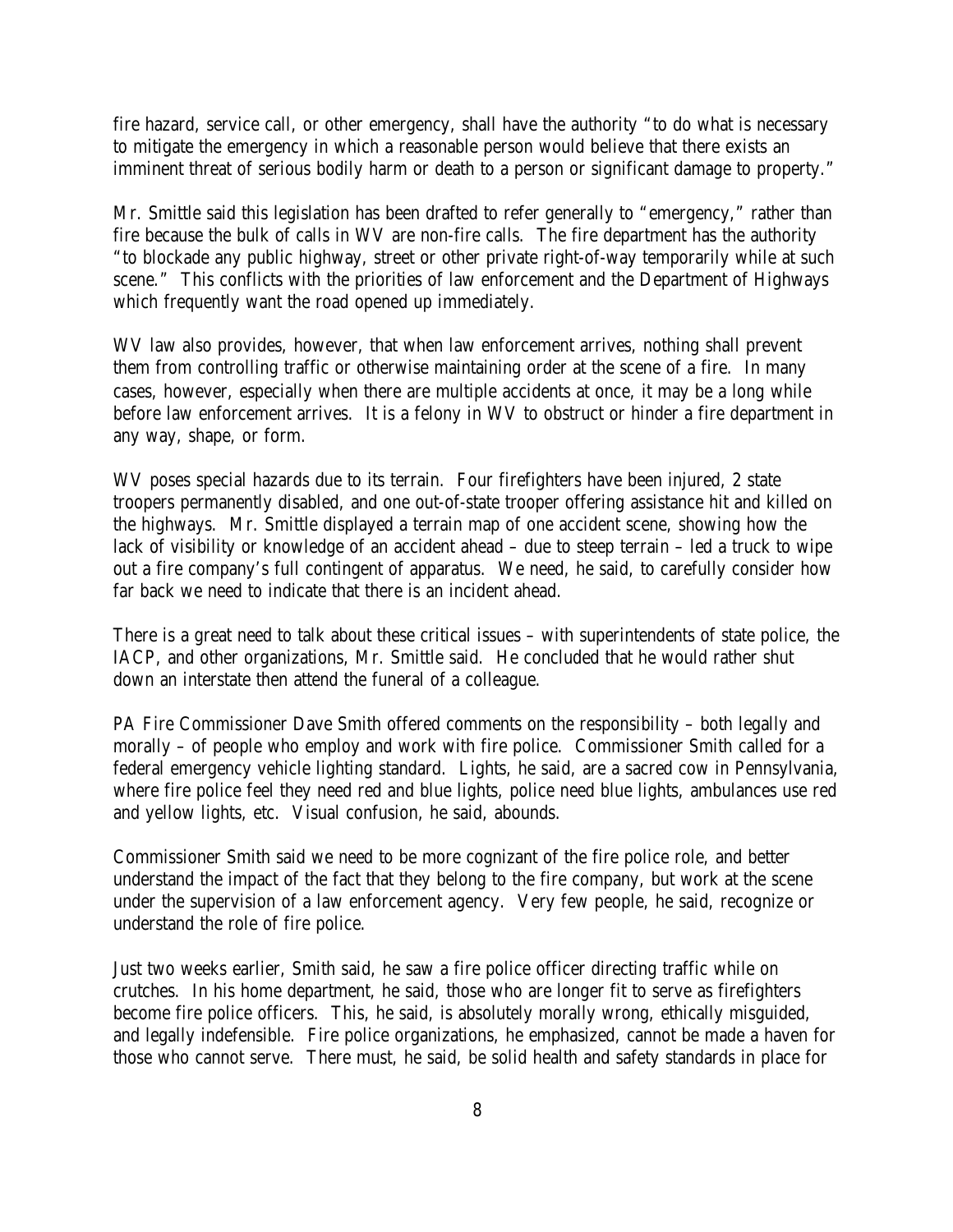fire police, firefighters, and everybody involved in the emergency services. They should be in place, he said, but we don't have them.

Because someone has a heart condition is no reason, said Commissioner Smith, to put that individual out directing traffic, but he noted that most line-of-duty deaths in PA have come from the fire police ranks, with individuals either being struck or having heart attacks. This, he said, is sad and stupid because we should not have situations like that. Smith said he understands the PA Fire Police Association's past actions opposing minimum training standards, but added he wished PA had them. Politically, he said, until the fire police and fire service of PA requests the imposition of standards, it is tough to get them.

Training must be based on good sound operating guidelines. Commissioner Smith suggested using the lessons learned from the morning session – turn out the lights, think the thing through, set up approach zones – and to reinforce these constantly. Scenes do not need to look as if from Star Wars, with strobes, flares, cones, flashlights, and blue and red lights. Sometimes, he said, the simplest technology is the best – flares and traffic cones properly placed, with visible garments.

Commissioner Smith asked how fire police can function at a scene if not as a part of a unified command system. PA is working hard to bring unified command to emergency scenes, and fire police must be part of it. There should not, he said, be an emergency responder -- whose duty it is to protect other responders -- who does not know ICS.

Not only do we need public education, he said, but we need to meet ahead of time with those we will interact with at emergency scenes, allowing problems to be resolved ahead of time. Commissioner Smith suggested that fire police units have their own incident safety officers, as well as to be integrated into the training evolutions that the fire service engages in. He analogized this to a football team, saying you could not take a football team where the first time they saw their wide receivers was game day.

Smith concluded that he is very proud of the work that fire police do, but that he is very concerned that unless they become a more integral part of what the fire service is doing, unless they want to be better trained, unless everyone learns to use ICS uniformly, and unless problems are not resolved ahead of time through preplanning and training, that they are doomed.

Panelists were asked about internet resources available about fire police. These resources will be compiled in a future reference document.

Major Victor Stagnara from the Prince Georges County Fire Department updated the Summit on the arrest of a PG volunteer fire chief on I-95. Major Stagnara reported that the PG Fire Chief had met with Maryland State Police (MSP) Superintendent David Mitchell, and that while the situation remained unresolved, they were moving towards the development of a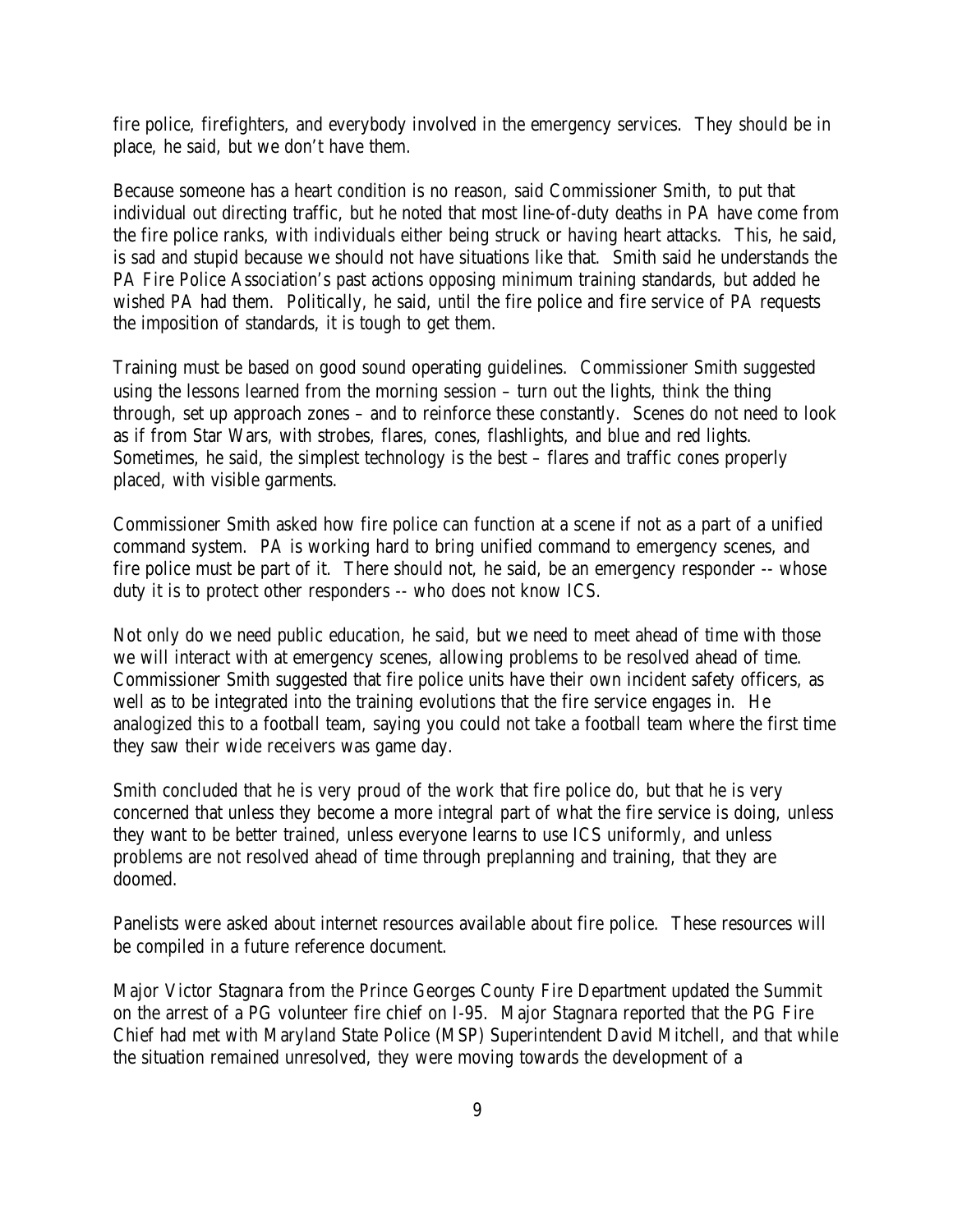memorandum of understanding between the Department and the MSP. MSP will likely use this as a model to move forward with other Departments, he said.

Major Stagnara said the information he has suggests that the fire department has the authority to close down roadways and not be impeded upon when closing down roads or at an emergency scene. But, he said, it appears that the Maryland Code gives similar authority to maintain control of the roadways to MSP.

Major Stagnara reviewed in detail the I-95 incident. During a weekday afternoon rush hour at 4:15 PM, a call was received for a vehicle accident at I-95 and Powder Mill Road. Upon the fire department's arrival – and they arrived first – the officer in charge ordered the southbound lanes of I-95 closed. There was a 2 car accident, with vehicles partially in the roadway. The MSP trooper arriving at the scene felt it unnecessary to close the roadway, but asked whether the closure was being made to accommodate an MSP medevac helicopter. The fire chief replied no, there was no helicopter en route, but that the road was being closed long enough to enable a heavy rescue squad and medic unit to access the scene.

After an exchange of words, the volunteer chief was arrested and the road was reopened. The fire department, said Major Stagnara, argues that the state trooper was not in the best position to determine whether the road needed to be shut down or not. Furthermore, the fire department believed that whether or not the volunteer chief made the right call, he had the authority to make such a call.

Asked by a participant how much cooperation the trooper involved can expect to receive from the fire department in the future, Major Stagnara stated that the PGFD runs thousands of incidents every year along I-95 and the Capitol Beltway and in the vast majority receive great cooperation from the police.

**Postscript -- The PG Fire Department and the MSP subsequently agreed to a memorandum of understanding (MOU) intended to guide future conduct and prevent future encounters. This MOU will be analyzed and included in a future publication.**

#### **V. Lunch Speaker -- Chief Bill Peterson, Plano, Texas**

Plano, Texas Fire Chief Bill Peterson presented the luncheon address. Chief Peterson complimented the CVVFA for tackling this significant health and safety issue, but noted that while we recognize its significance, we do not yet have a good handle on the scope of the problem.

Chief Peterson updated the Summit on a number of IAFC health and safety issues, including a fitness / wellness initiative, the OSHA respiratory rule that includes 2-in/2-out and RIT, procedures to address a lost firefighter, and crew management. Additionally, a number of OSHA requirements will shortly impact the fire service, including confined space rules, safety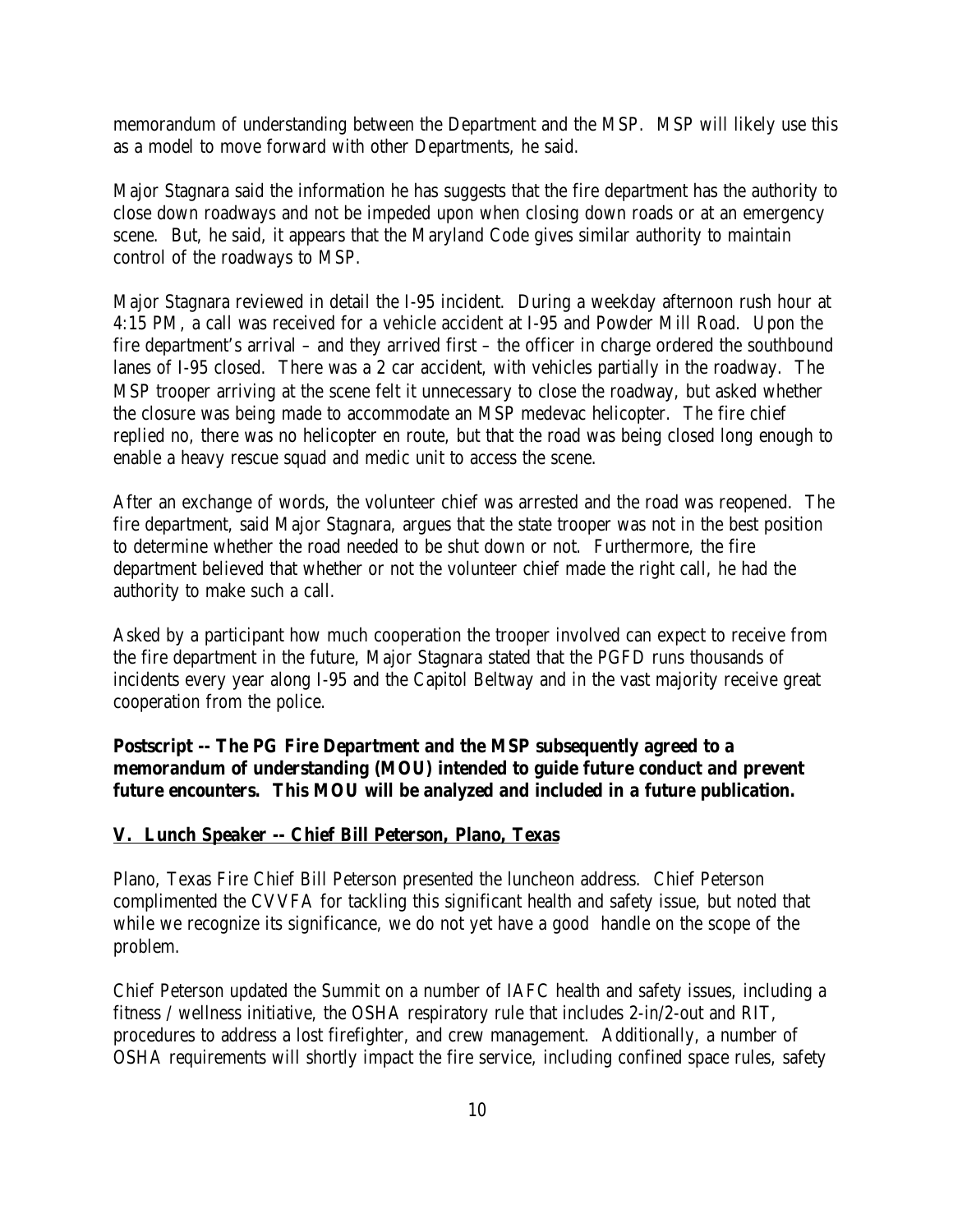and health program rules, and an ergonomics rule.

The IAFC represents the fire service before OSHA, and stands ready to also assist at the local level. We've begun to realize over the past few years, said Chief Peterson, that traffic injuries and fatalities for emergency workers are a serious problem in this country, though there is great uncertainty as to how widespread the problem really is.

Limited data from the NFPA indicates that in 1996 there were 2 fire police killed in traffic accidents, 4 in 1997, and though the numbers are not yet in for 1998, with 3 killed in PA alone, the cumulative numbers will surely be higher. Chief Peterson related that in his research of emergency personnel traffic deaths, he looked to several FBI reports. But, he said, even on the police side, the data is poor and the reports tend to be anecdotal. Resources and a real focus, particularly from NHTSA, are needed to better understand this issue.

Moreover, not only is this a complex issue, but one we really don't have total control over, as a significant proportion of the driving public is in some way impaired. In fact, some reports suggest that anyone driving while using a cellular phone is operating their vehicle at the same level as someone who is legally drunk. Plano, about two years ago, participated in an exchange with a fire brigade from the United Kingdom. Traffic safety was one of the areas examined, and the UK appears to be 10-15 years ahead of the US in what they are using to protect their personnel. The UK has "blue light" services, which include police, fire, and ambulance. Those vehicles are equipped solely with blue lights, and just one or two blue lights at that, because they have realized that lighting up the scene like a Christmas tree doesn't work real well.

Plano has focused on two main areas – firefighter visibility and vehicle visibility. This close look has shown that the more visible the vehicle is by putting lights everywhere, the more the firefighters become invisible. Chief Peterson displayed a new style fluorescent yellow vest, only available in the UK, which is very visible both during the day and night, that his department is now testing.

Chief Peterson displayed several slides of his departments new vehicles, which feature diamond grade Scotchlite, a new yellow-green product from 3M increasingly used on highway signs. This product is visible at more than twice the distance of the old Scotchlite product. On the rear of the vehicle the Scotchlite is placed in diagonal stripes, while the rear of the vehicle itself features amber, rather than red, rotating beacons. Strobes, said Chief Peterson, are nearly invisible in the bright Texas sun.

Chief Peterson related that, when first ordered, he was apprehensive what his personnel would say about the color, and the factory even tried to talk him out of it. The response, however, has proven overwhelmingly positive, largely because most have had close calls. A night view of two firefighters – one in older style turnouts and the other in the new vest – and a new vehicle showed the marked brightness of the new products. The striping patterns on today's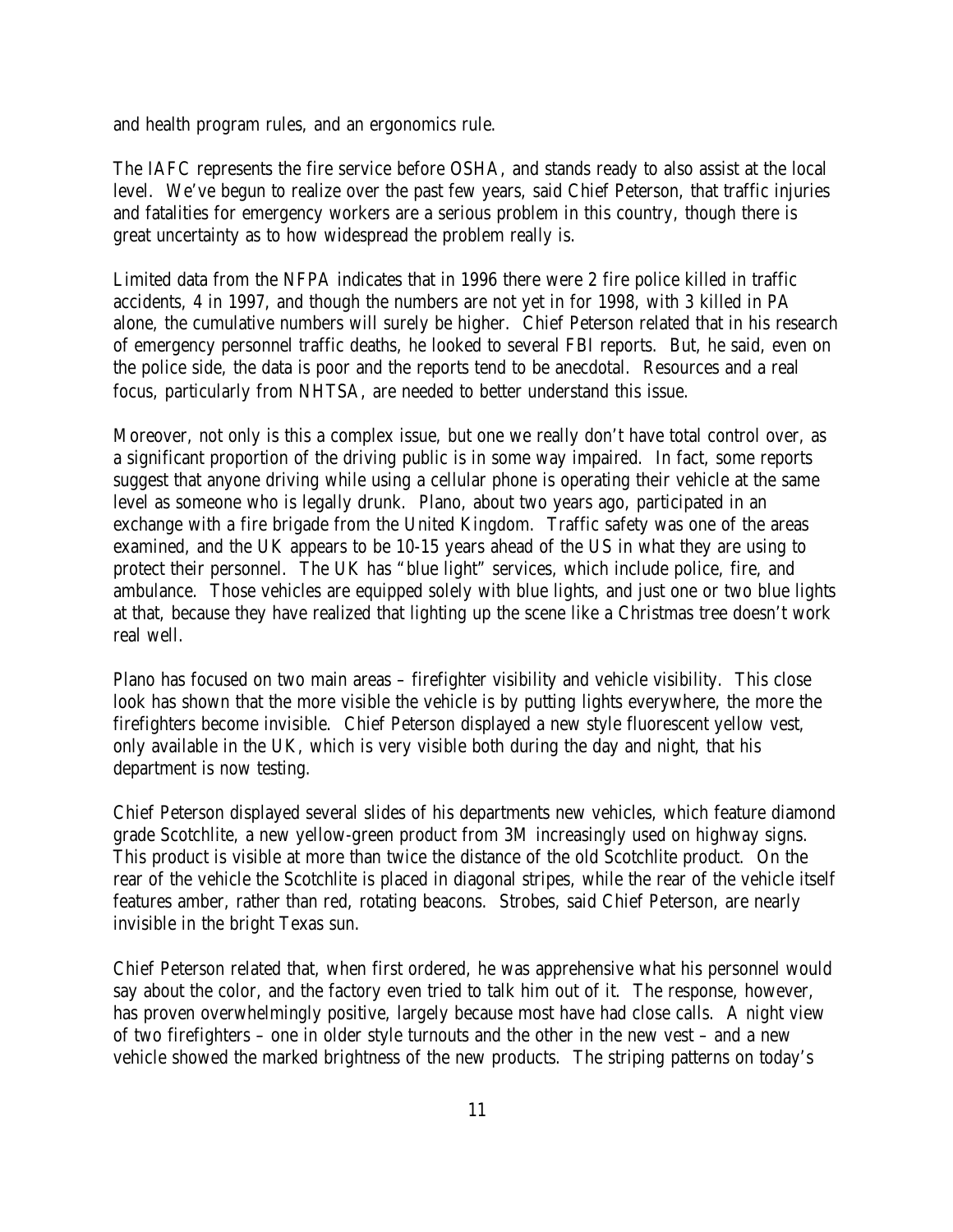turnout coats reflect the 25 year old thinking of NFPA 1971. NFPA 1971 makes a tradeoff between firefighter visibility and ability to withstand the fire environment, said Chief Peterson, and does not go far enough to protect firefighters when they are out on the street.

Lit by car headlights, the new Scotchlite is highly visible, and passive in that there is no need to worry about how bright the lights are or how many times they flash. Chief Peterson said 20- 25% of calls in Plano are on roadways, and thanked the group for coming together to tackle one of the biggest manageable issues in the fire and emergency services.

#### **VI. Training Panel**

Training Panel moderator Tim Campbell began the panel discussion by recalling the line-ofduty death of a fire police colleague one year earlier on the PA Turnpike. These, he said, are the kind of things we need to stop and prevent.

Dr. John Bell of the Somerset / Cambria County PA Fire Police Association (FPA) began the presentation. Training, he said, is required for any sort of group to function properly regarding laws, SOPs, hazards, incidents, and individual members' personal safety. There is a duty to protect fire departments and municipalities from unnecessary workers compensation claims and frivolous lawsuits. In this battle, he said, training helps.

While the PA Fire Police Association has opposed mandatory training, the Somerset / Cambria FPA has always promoted mandatory training. Why, when all other emergency service workers must be trained, are fire police not mandated to be trained, asked Dr. Bell. Or, he asked, are we presently negligent?

Early fire police training in PA – then a one hour class – was delegated to the PA State Police. But often, when scheduled to teach, they were off responding to emergencies and would frequently delegate the duty of training to direct traffic to a local coroner who had never stepped off a street corner. In the early 1980's, the duty of training FP in PA was given to the PA State Fire Academy. The Fire Academy accepted Dr. Norman W. Boring's training manuals in 1983 as the state standard.

Dr. Bell expressed his opinion that fire police should have not only mandatory training, but also recertification, which might include not just testing, but also a yearly physical exam. We should know, Bell said, when we can no longer do the job. Training in traffic control, Bell said, should be directed by the state's fire academy training system – rather than the law enforcement raining system – so that all emergency responders can be exposed to the training. The Somerset / Cambria FPA has promoted training in PA, and has distributed more than 34,000 training manuals, offered over 241 classes and issued close to 7,0000 certificates. Somerset / Cambria believes strongly in training on ICS, and has classes on that topic.

Robert Wright from the Maryland Fire Rescue Institute (MFRI) began his presentation saying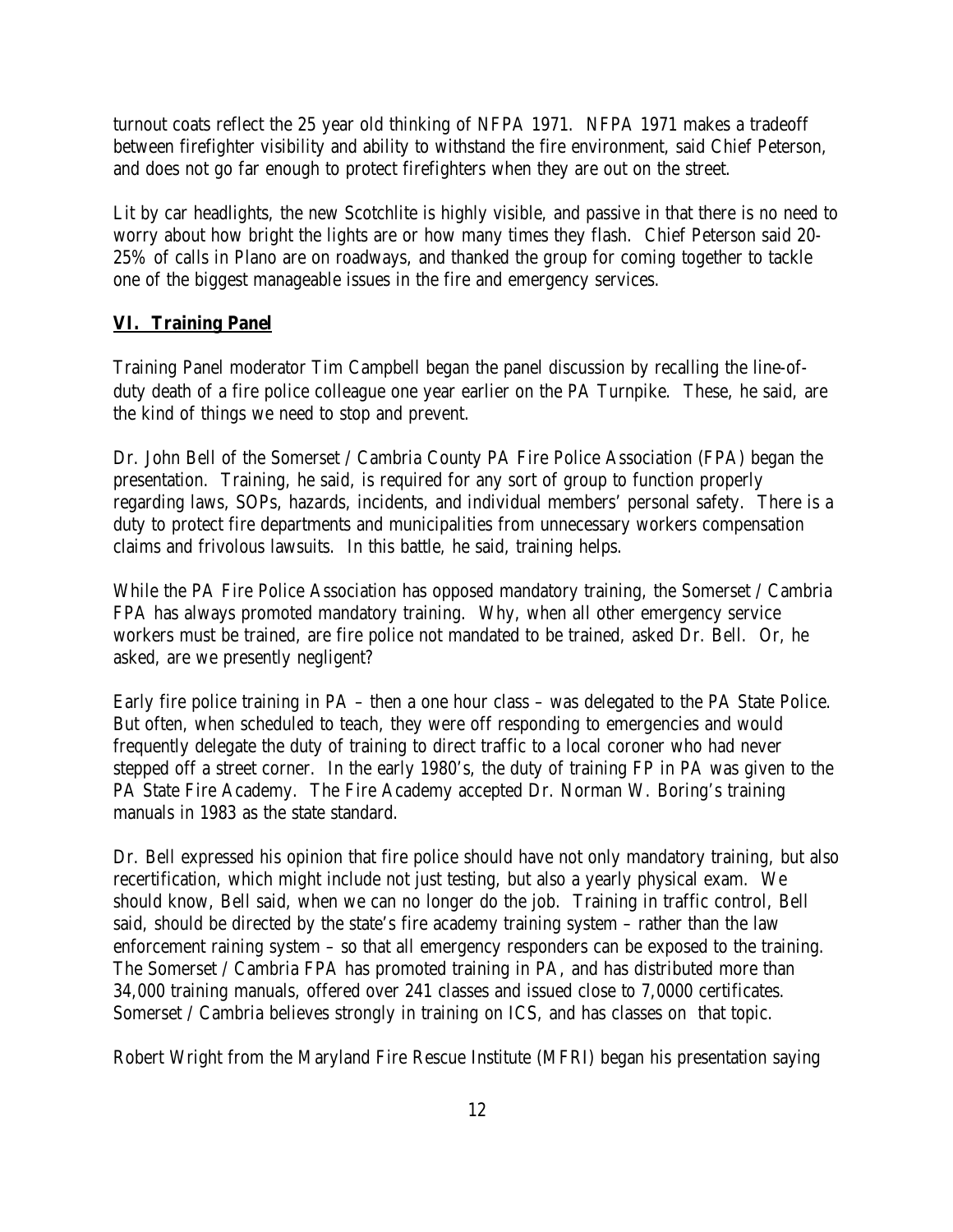that he had been tasked to develop a FP education program, but just 12 months earlier did not even know what fire police were. Pushed by fire police advocates in Cecil County, MFRI elected to develop a fire police training course.

In developing its 9 hour orientation course, MFRI established a technical advisory committee representing all the active fire police in Maryland, which in all represents less than a dozen of the 24 jurisdictions in the state. Particularly strong influence, said Wright, came from Washington, Frederick, Carroll, Kent, and Wicomico Counties. Also involved in the advisory committee are the MSP, sheriff's departments, fire police organizations, and support from the MSFA.

Maryland law requires that fire police be trained in traffic direction and control by sheriff's departments, but they must also be members of fire departments, so they get training through MFRI and their local jurisdiction. MFRI is developing a fire police training course, which takes 6 months to 1 year to develop. In developing this course, MFRI looked at the State of Maryland's DOT approved "flagger" training course and the CHARTS program (Chesapeake Highways Advisories Routing Traffic) which has developed its own program on multi-agency traffic incident management.

The MFRI course was pilot tested in Kent County on Maryland's eastern shore. Pictures and a story about the pilot are reported in the Maryland Fire Dispatch, and will appear in the MFRI Bulletin. The final product will be out from MFRI in the spring of 1999 for the county sheriff's departments to deliver. The course contains: 1 hour on personal conduct; 2 hours on traffic control; 1 hour on setting up flares and cones; 30 minutes on crowd control; 1.5 hours on haz-mat transportation regulation and standards; 30 minutes on helicopter operations; 30 minutes on traffic control review; and a 2 hour practical exercise.

This is not a 9 hour discipline, said Wright, but at least an orientation level start for the one-half of jurisdictions in MD with fire police. Hopefully as a result of this conference and other initiatives, said Wright, there will be other jurisdictions picking up the program and moving with it. MD has had fire police for a long time, but now has standardized higher quality education available for entry level personnel.

Rich Wessel, Sr., Instructor from the PA State Fire Academy offered his thanks to the Somerset / Cambria County FPA for contributing to the high caliber of fire police training in PA. Mr. Wessel particularly offered thanks to the late Dr. Norman Boring who developed the Somerset / Cambria training program, and Jeff Keyser, who is now filling his shoes as that organization's training officer.

Mr. Wessel complimented Somerset / Cambria on offering fire police ICS training. Over the last 10-12 years in PA, he said, nearly 20,000 PA emergency responders have been trained in ICS, but fire police had been conspicuously noticeable until this time in their absence. Seldom will fire police perform the control function, he said, but it's nonetheless vital that they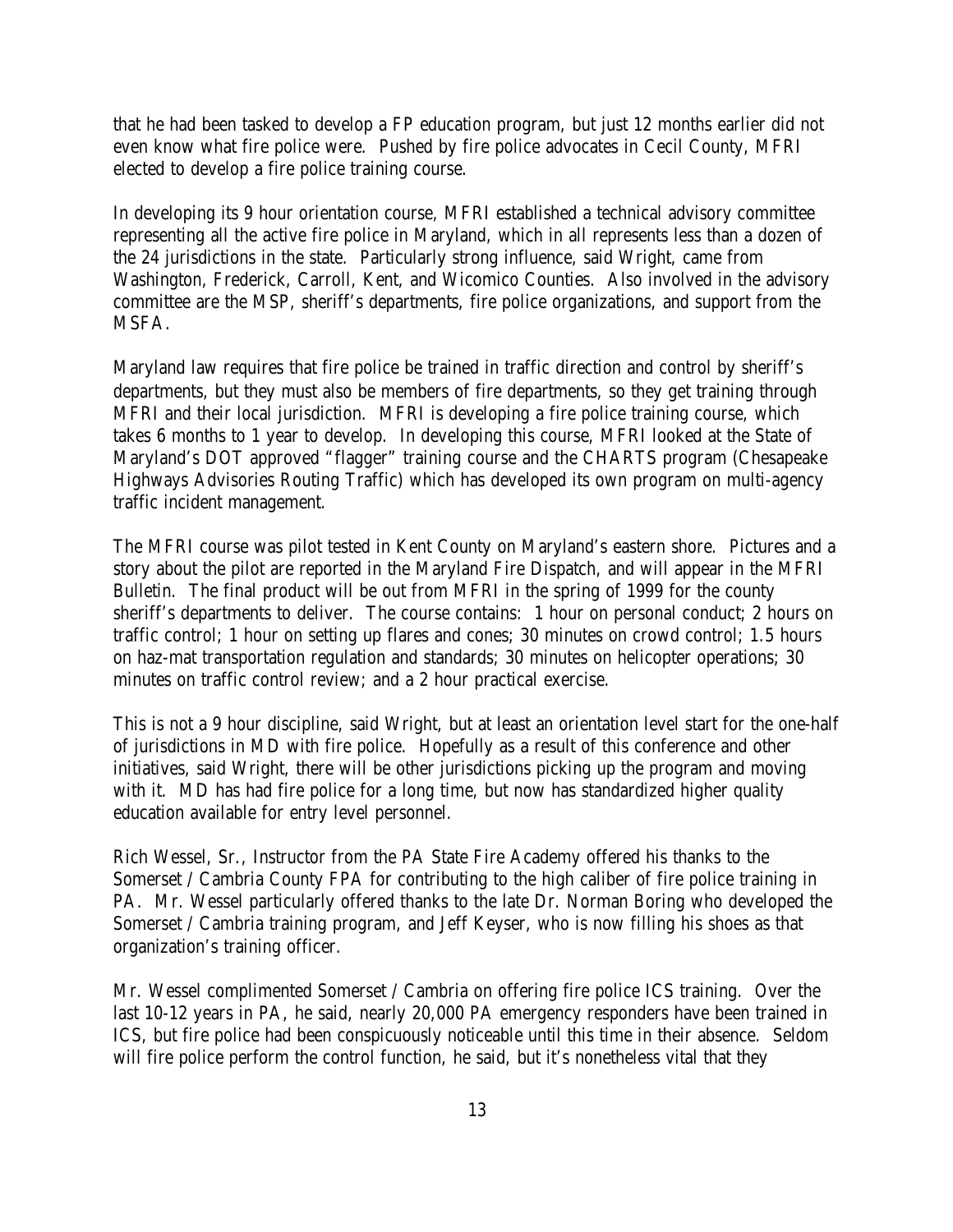understand how the system works and how they fit in to the overall incident.

One of the reasons this is important, and one of the reasons fire officers and fire police sometimes butt heads with state troopers and transportation department colleagues is that the fire service hasn't had much experience dealing with them. The prevailing mind set is frequently "we're large so we're in charge," and the fire service therefore interacts poorly with other responders. This is particularly the case in PA, where, because of the size of the state, the fire service may be at the scene for upwards of an hour prior to a state trooper's arrival.

As the traveling public's expectations about wanting to arrive at a destination unimpeded and with a minimum of fuss increases, so will tension increase between decisions to close roads versus working in moving traffic. Fellow actors in the emergency services are being trained in ICS. As of June 1998, every state trooper in PA had been exposed to 16 hours of ICS training. The PA State Fire Academy is involved in a cooperative project with PennDOT, training PennDOT supervisory maintenance people in ICS. Though the fire service arrives first, it must be able to set ICS up well. Most troopers, arriving at a well controlled scene, will defer to the fire chief and offer their assistance.

Mr. Wessel continued that the fire service needs to do a lot of informal education with other actors who respond to emergency incidents. For example, others may not understand that the need to bring many pieces of apparatus to a scene may relate to daylight staffing problems, whereby it takes that much equipment just to get enough personnel to the scene. Others may not understand the fire services' reluctance or fear of working in moving traffic because we do not do so routinely, and may not have the time to set up the safety barriers and zones that other actors do. Similarly, fire personnel need to understand how it affects public safety when we shut roads down or have to detour traffic.

No one, said Mr. Wessel, will debate closing a road to protect personnel, but frequently roads are closed for 2 hours that could have been closed for 45 minutes. Incident commanders must understand that balance. To better assist the fire service, the PA State Fire Academy is looking at developing courses in how to use traffic diversion equipment to set up safe work zones. The Academy is using the state DOT's "Setting Up Safe Work Zones" manual, and is working on translating it into firefighter-ese.

Delaware State Fire School (DSFS) instructor Jamie Turner presented next. Fire police instruction in Delaware, he said, began over 25 years ago. During the course of that 25 years, said Mr. Turner, the duration of fire police training has varied from one to several days. Fire police and firefighters, Turner said, must always remain students; and when they no long feel like being students then it's time to hang it up. There is constantly new equipment and technology, said Turner, offering the example that Delaware is looking at a version of the CHART system like Maryland is using.

Delaware has the advantage of having strong county and state fire police organizations. A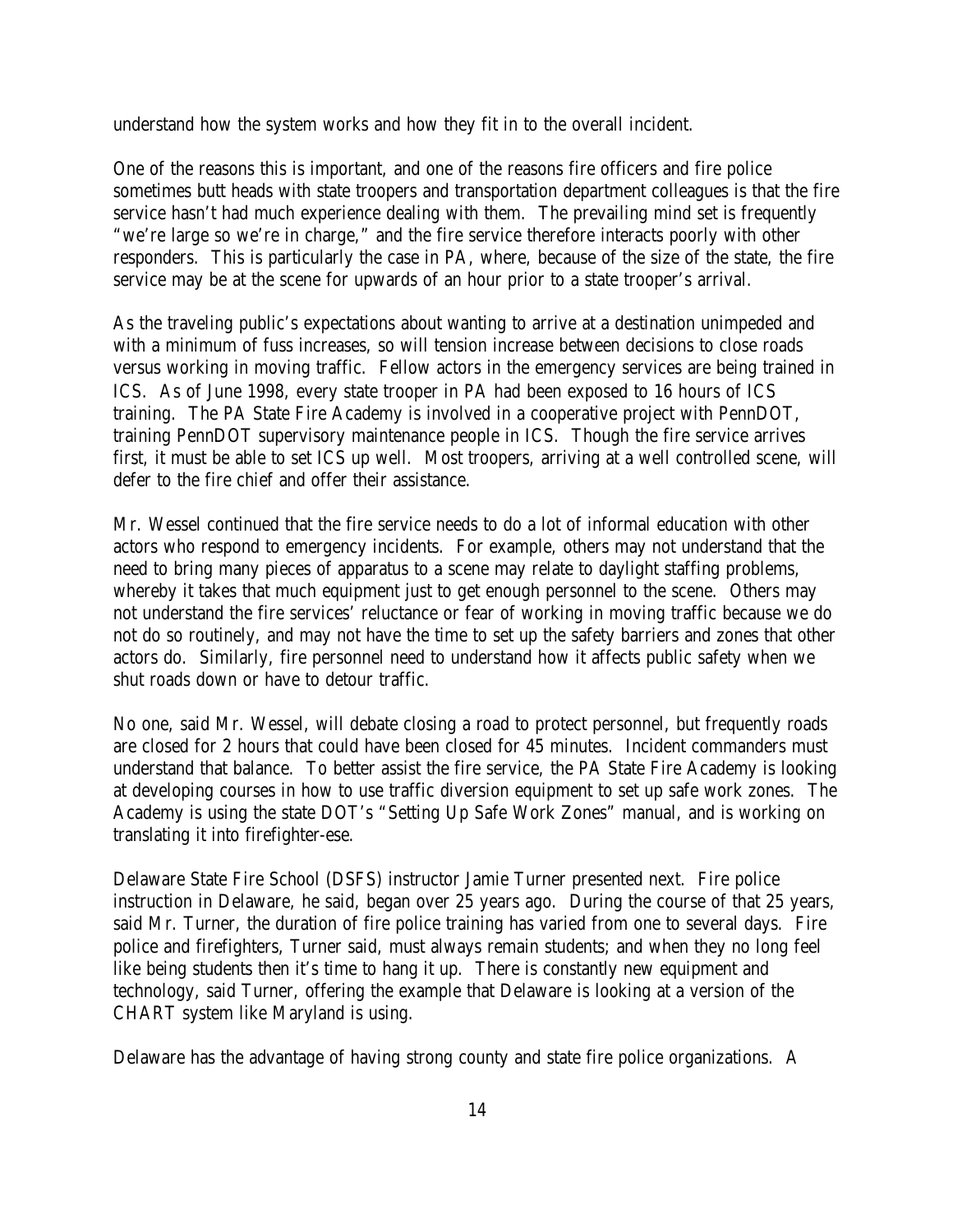number of their meetings feature continuing education, and those meetings offer the opportunity to speak with the police liaisons. DSFS offers a one day orientation and three day advanced fire police training class. In legislation, fire police duties are spelled out, as is the fire police appointment process.

At the outset of fire police education, instructors conduct a review of all fire service organizations, and where fire police fit in to the chain of command on an incident. Other topics discussed include: a review of fire police duties; courtesies towards the public and professional colleagues, including public relations; authorities and arrest powers; basic equipment; personal and professional liability; safety; and the varieties of duties fire police perform in Delaware.

While impeding, diverting, and restoring traffic are major fire police functions, other topics covered include emergency vehicle access and egress, DUIs, multiple MVAs at the same location, emergency maternity cases, disabled vehicles, and road rage. Fire police are also taught about other functions on which they might be called, such as supporting the evacuation of special occupancies like hospitals, nursing homes, and schools, and given night and limited visibility operating tips. Topics covered in the advanced course include: haz-mat recognition and identification and container identification following the DOT emergency response guide; a 3 hour EVO course; a 3 hour CPR course; and a full day on traffic diversion techniques.

When the Delaware fire chiefs law was established, so was a Council on Police Training. As part of police training in Delaware, police recruits are offered fire service related training that includes: a 40 hour first responder / EMS program; haz-mat recognition and identification; characteristics of flammable liquids and ground ladders; one hour of search and rescue techniques; practical evolutions so police recruits better understand fire services role; and, to correct problems that have occurred in the past, a demonstration of what can happen when a car is driven through flammable liquids. When police recruits first hit the streets, said Mr. Turner, they have a learning curve during which they learn to interact with the fire service. When there are problems, he said, usually they can be resolved by a phone call.

Moderator Tim Campbell addressed several questions to the panel. Given the prominence over the past 5-10 years of firefighter safety and survival training, Mr. Campbell asked how safety officers being trained in and about safety issues facing fire police.

Mr. Turner said that in Delaware, those issues are captured in both a fire department safety officer program, as well as a haz-mat incident management program. Fire police education curriculum also addresses those issues.

Mr. Wessel said that the basic fire police curriculum developed by the Somerset / Cambria FPA covers the issue of practicing safety in traffic well, and is consistent with what the PA State Police and PennDOT teach their own personnel. For its general firefighter safety and incident safety officer training, the PA State Fire Academy uses the National Fire Academy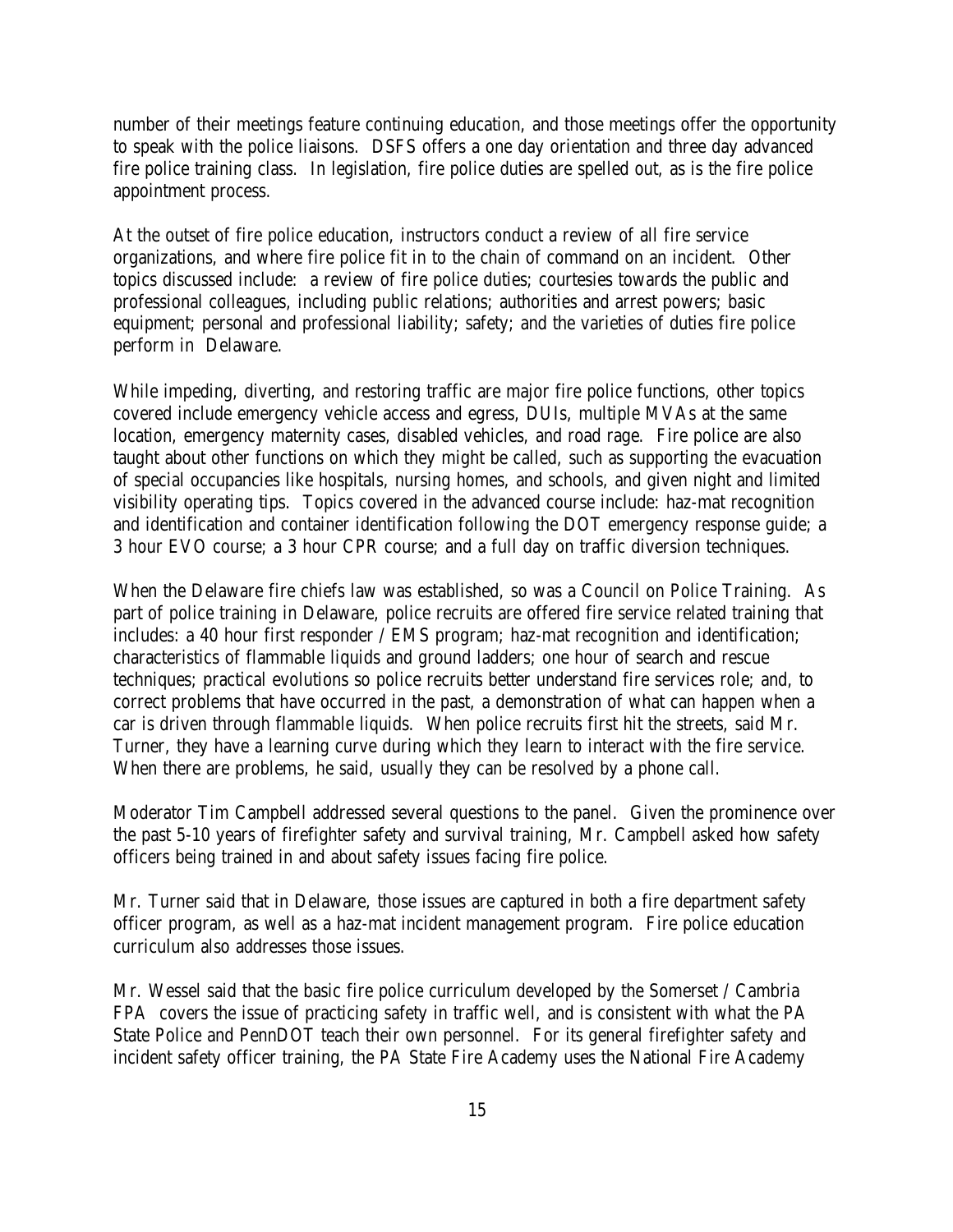series of programs, and they address issues of traffic control and working in moving traffic quite well. Additionally, the PA State Fire Academy is looking at developing additional curriculum about working in traffic and setting up safety zones in moving traffic. PA is also making a big push towards unified command, and each of the 67 counties in PA will shortly have a turnkey training package on unified command, which should be a meaningful improvement in terms of safety.

Robert Wright answered that MFRI currently has a contract with the MD State Highway Administration Office of Traffic Management to develop a multi-agency traffic incident management guidebook, which will include elements that can be broken down for front-line troops. Mr. Wright said he knew of no other initiative in MD at this time. Mr. Wright said his TAG committee members feel that the mismatch will become clear – and training opportunities created – as certain counties use trained fire police to direct traffic and maintain scene control at incidents and neighboring counties continue to use untrained fire service personnel to do identical tasks.

Wright said he has encouraged the addition of a module on traffic direction and control to be added to basic FF and EMT training. At many scenes where there are no fire police, the rookies, or least qualified, are handed flares and told to go direct traffic, a particularly hazardous job. This is like making the least qualified person the point person on a mined jungle trail, he said.

Dr. Bell said that regardless of how much training or how many modules there are, there are too many "good old boys" who have been fire police for 25+ years without any formal training. Without mandatory training, there will still be accidents and fatalities on scenes – training must become an obligatory part of being a fire police officer.

Mr. Campbell next asked the panel what we are doing to teach fire command officers the skills and correct mechanisms to assess and evaluate fire police and traffic control resources as part of their decision making processes as on-scene command.

Bell said the biggest thing is already being addressed – ICS. You have to know what your counterparts are doing and what level of training they have had before you can really function efficiently and work together as a unit at an emergency incident.

Mr. Wright referred to the program being developed by the MD State Highway Administration, which will be a command course and command program to integrate all the agencies. There are also case studies that let everybody talk about and debate issues --for example, the I-95 incident -- that will allow for the development of a better integrated system. Incidents such as the I-95 incident are very uncommon in Maryland, and as such they get an intense amount of scrutiny and publicity, and allow everyone to learn and to develop new SOPs so they don't happen again.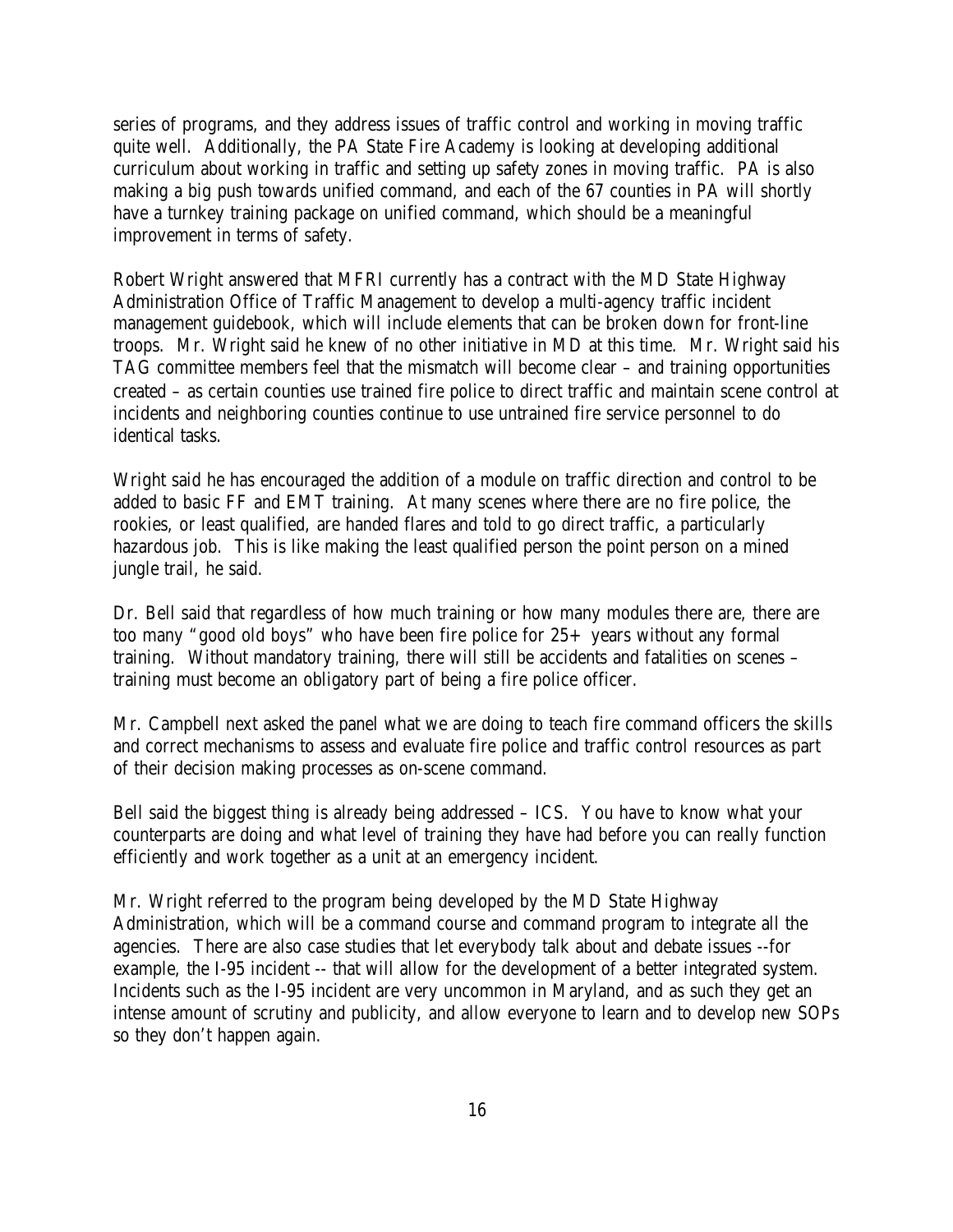Mr. Wessel said in PA they have not yet looked at developing a curriculum to address the issue on a command level, but that it is likely to drive itself. In PA, the decision has been made at the highest levels of state government that the state police and DOT are going to become much more proactive in responding to emergencies and having a part in the decision-making process. This doesn't have to be a negative, either, said Mr. Wessel, as it will cause command officers to assess more carefully a number of issues, including safety, vehicle movement, and road closure and diversion. The word is out among the other services that they must meet the folks they will be working with. The DOT people are being told and encouraged to speak to the fire chiefs and fire police organizations in their counties. The DOT people have been very receptive to being partners with the fire service and the fire police.

Jamie Turner said Delaware's fire officer training program has a module that deals with this issue. This module addresses the integration of resources, and specifically system dependent versus people dependent. The abilities of various people are diverse, but when a commander picks the best people to fill the spots in which he needs them, that includes fire police. Mr. Turner brought up another issue about which fire police should be aware, particularly in place like Delaware where fire police frequently arrive in advance of apparatus. There have been an increasing frequency of suspicious packages and letters, about which fire police should be very cautious and careful.

An audience member asked about whether the mandatory police introduction to fire service issues, including first responder, includes refresher training. Mr. Turner replied that, through the Council on Police Training, police officers must receive annual refresher training on various topics.

Another audience member asked whether fire police training is mandatory in any of the 5 states. In none of the states (MD-DE-PA-VA-WV) is fire police training mandatory.

John Bronson, Past President of the PA Fire Police Association offered a brief rebuttal regarding his organization's opposition to mandatory training. Funding and time, he said, have been key motivators behind their decision. The PA Fire Police Association, he said, is just trying to do the best it can, and has supported training for over forty years. In the past, he said, they have successfully used certified PA state police officers for training, but it has been more problematic of late since they have been using community colleges for training.

#### **VII. Human Resources Panel**

The Human Resources Panel was welcomed by Marko Bourne, Press Secretary for the PA Emergency Management Agency. Mr. Bourne noted that in his job, he has the good fortune of interfacing with PA Governor Tom Ridge and Lt. Gov. Mark Schweiker on a number of emergency services issues. But, he said, he also has the sad duty of having to join them, brief them, and be with them when firefighters, fire police officers, and other public safety officers die in the line of duty in the Commonwealth. The Governor and Lt. Governor, he said, are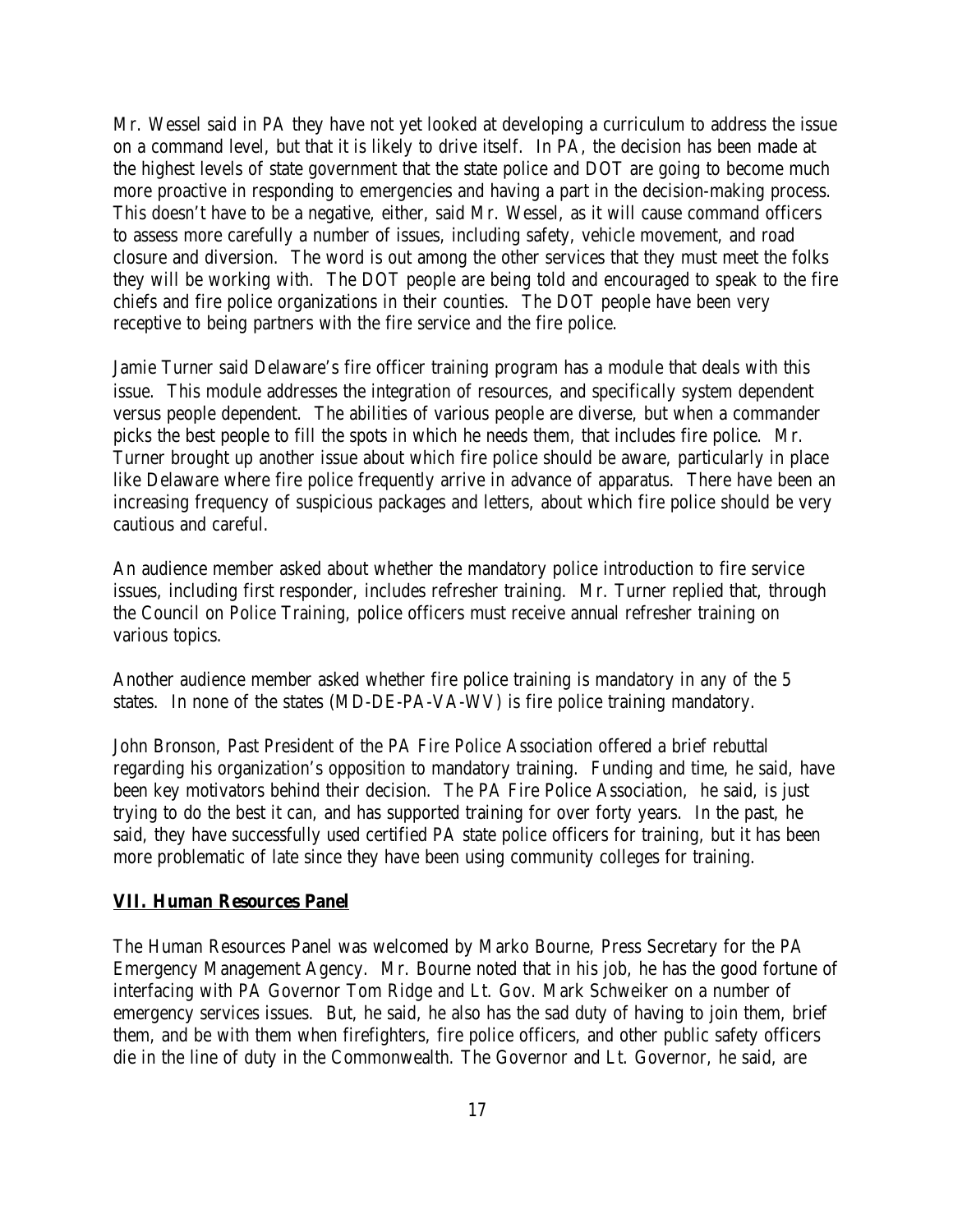disheartened at having to attend so many of these funerals and of hearing of so many reports of injuries, so anything that can be done to improve the safety of all emergency responders is very important.

Mr. Bourne introduced Lou Amabili, a member of the original America Burning Commission, who headed Delaware State Fire School for 32 years and who has 52 yeas of volunteer fire service.

Mr. Amabili offered a presentation entitled "Working With People – Tips for Success," an appropriate topic coming right before the breakout sessions. When dealing with groups of people, said Amabili, if you're really interested in their input, then it's best to hear from them first. Conversely, if the situation is one where you want it to go in a predetermined way, then you should report first. So far, said Mr. Amabili, the conference had provided for very limited input, but later in the workshops, the moderators would be eliciting from attendees what they though the issues were. What one wants from the group thus really drives how one approaches a group.

Every group, said Amabili, has an informal leader. Chief officers need to know who is running these informal groups, or cliques, and use these grapevines to their advantage. Care must be taken, however, not to expose the individual who has provided helpful information. The chief officer must also know how to, delegate, and effectively use delegation to accomplish tasks.

By knowing the personalities of coworkers, subordinates, and superiors—their idiosyncracies, strengths, and weaknesses – you can best achieve teams of people to work together to achieve a common mission. Recalling a lesson he learned from Ed McCormick, Mr. Amabili said your work is your bond, a handshake is a contract, and you never break either – and if you do break it, it will only happen once because important leaders such as politicians won't listen a second time around.

Mr. Amabili presented a number of other keys to success and tips for managing, and maximizing gains from, groups and group dynamics. These keys are reprinted below:

- C think with your heart, not your head, but be compassionate
- C aim for satisfying 51% of the people
- C cooperation is a two-way street both parties must give a little
- C do your homework make sure you're right fight for what you believe is right
- C if you can sleep with yourself, you've had a good day
- C the price for authority is accountability
- C people who are accountable --- decide
- C people who are not accountable advise
- C know how to listen
- C control emotions loss of temper is loss of control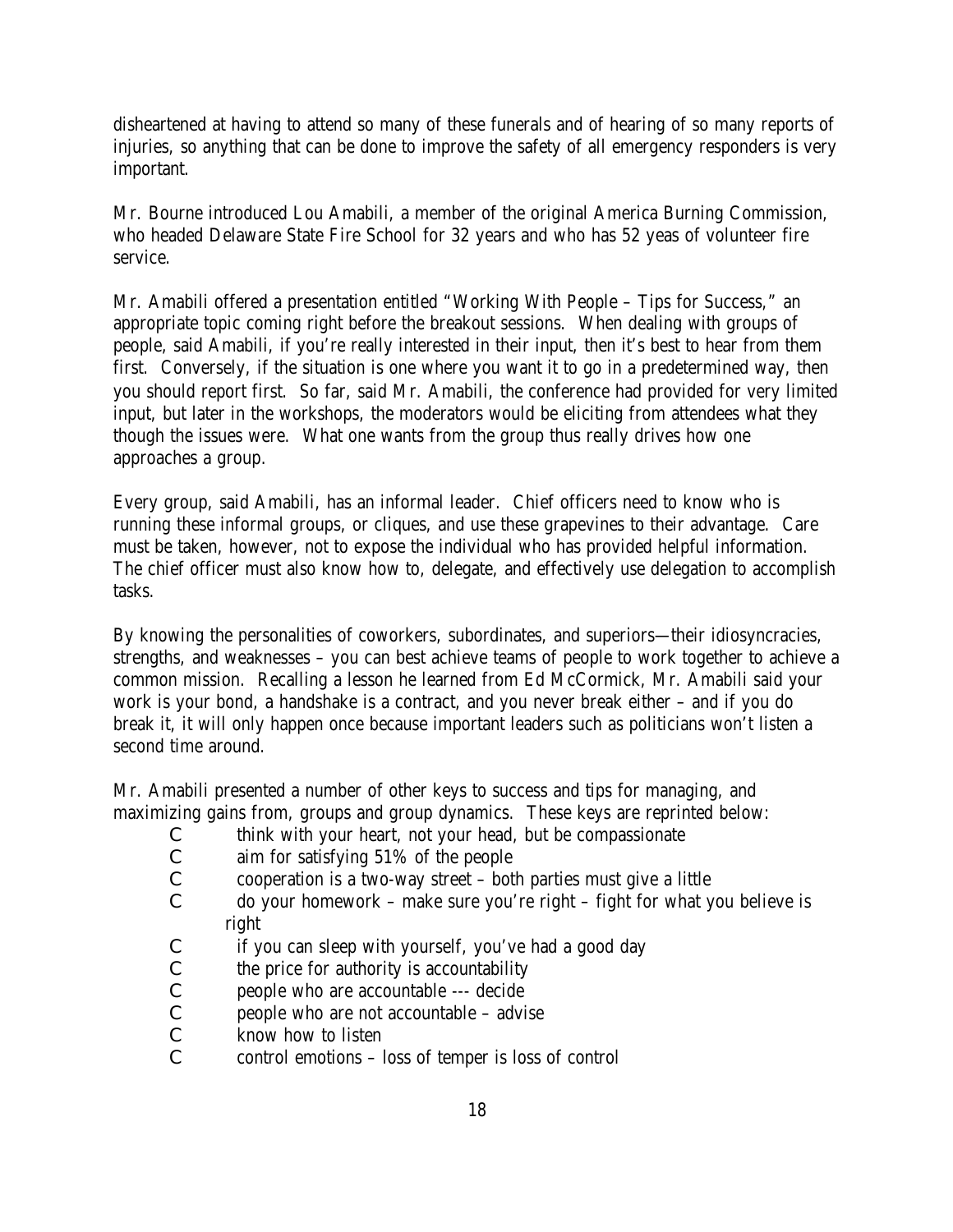- C listen aggressively
- C don't jump to conclusions
- C treat others as you want to be treated
- C understand the other person's needs
- C compliment publicly, criticize privately
- C always leave a round corner (a way out)
- C you're way is not the only way it's just one way
- C deal with issues, not personalities

Gary Tokle, Assistant Vice president of Public Fire Protection for the NFPA presented next. Mr. Tokle presented an overview, prepared by the NFPA, of how fire police officers are killed in the line of duty. Mr. Tokle presented a series of slides, discussed in depth herein.

From 1971 through 1997, 72 fire police died in the US of injuries suffered while on duty. The category of fire police as a subcategory of firefighter, said Mr. Tokle, is not widely recognized throughout the U.S., and all but a handful of the deaths occurred in 3 states – PA with 29, NY with 25, and NJ with 10. Other states include CT, MD, and NC with 2 deaths each, and WA and WV with one death each. All of the victims were male, ranging in age from 25-87 years of age, with a median age of 64.5, and all were members of volunteer fire departments. Excluding the 25 year old, said Mr. Tokle, would probably shift the median age up somewhat.

Most of the fire police officers killed during the 21 year period were assigned to traffic control. Of the 72 victims, 25 were working at the fire ground, 22 were at non-fire emergencies (predominantly MVAs), 20 were working responding to or returning from alarms, 3 were engaged in training exercises, and 4 were involved in other on-duty activities. Forty-nine of the 72 victims, or nearly 70%, suffered fatal heart attacks; 18, or nearly 25% were struck by vehicles; 2 died in collisions while responding to alarms; 1 fell from a fire apparatus while returning from a parade; and 2 were shot.

Of the 49 heart attack victims, medical documentation revealed that 15 had previously suffered heart attacks or had had bypass surgery – in other words they had known cardiac medical histories. Additionally, 3 victims had hypertension, and 2 were diabetic. Though no medical documentation was available for the other 29, a high percentage of them likely had known heart problems.

All 18 of the fire police officers struck by vehicles were directing traffic at the time. Of the 23 fire police officers fatally injured on the fireground, 22 were directing traffic, and 1 was on the radio reporting to the fire chief who had not yet arrived on the scene. Eighteen (18) of these 23 victims died as a result of heart attacks, 3 were stuck by non fire department vehicles, and 2 were shot. Of the 2 shot, one was shot by an occupant of the fire involved structure who also shot and killed another firefighter at the scene, while the other fire police officer was shot by a motorist who refused to leave the scene of a fire. All 22 of the fire police officers who were killed at non-fire emergencies were directing traffic. Thirteen (13) of the 22 suffered fatal heart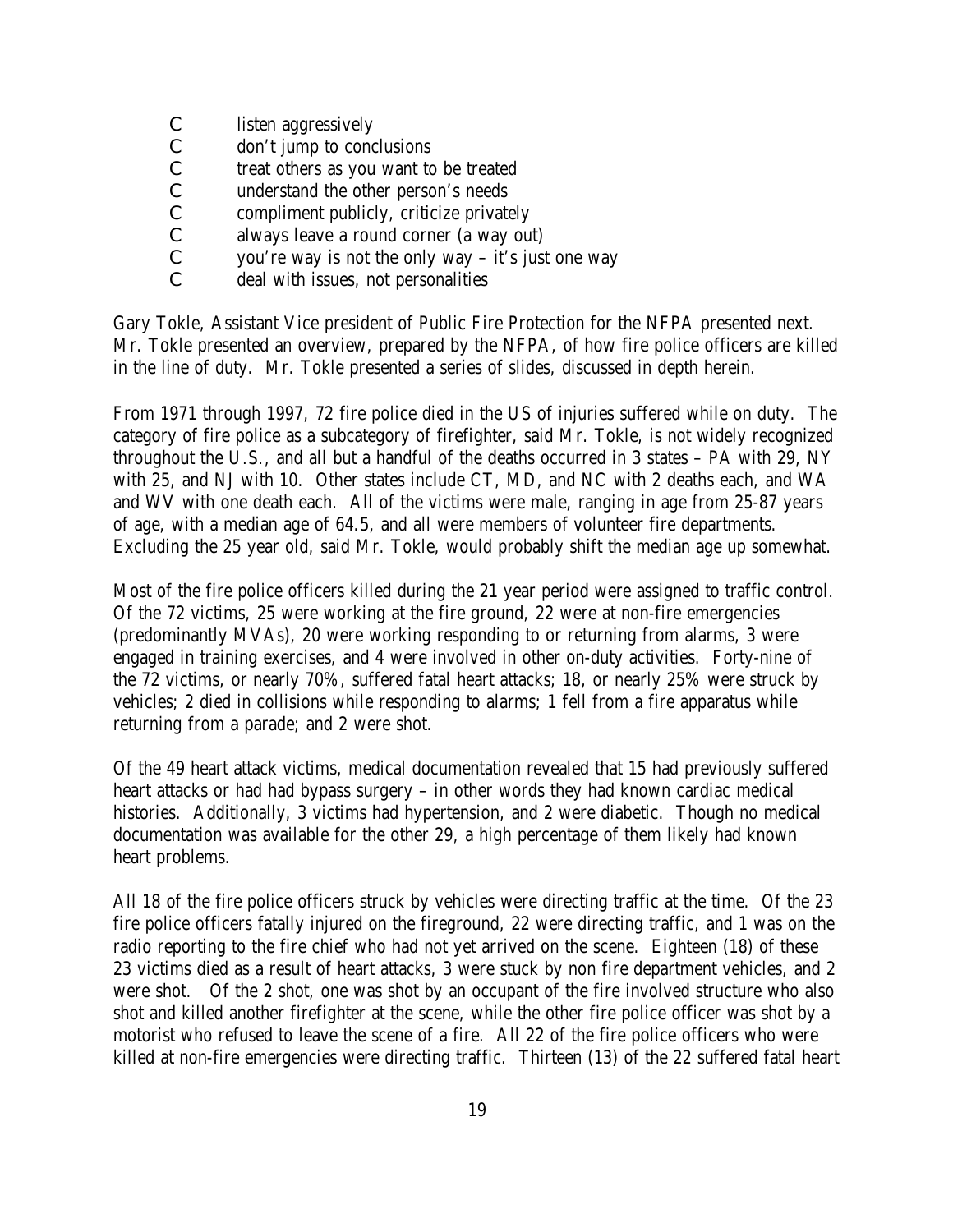attacks, and 9 were struck by non fire department vehicles.

The category of responding / returning includes fire police officers responding to or returning from emergency calls, as well as those directing traffic while apparatus responded. Fifteen (15) of these 20 victims suffered heart attacks, 4 of them while directing traffic. Two (2) were killed in collisions while en route to the emergency, two were struck and killed by non fire department vehicles, and one was struck and killed by a piece of fire apparatus while directing traffic.

At training incidents, two fire police officers were stuck and killed by a vehicle while directing traffic at a pumping drill. In other on-duty incidents, 2 fire police officers suffered fatal heart attacks while directing traffic, one at a football game and the other at a non-emergency fire department function. Two other fire police officers fell into this category, one dying of a fatal heart attack suffered at the fire station after a traffic detail, and the other fell from a piece of apparatus while returning from a parade.

Mr. Tokle offered the summit attendees – the leaders of the fire police services in the region – a challenge. After breaking into focus groups to examine, and develop solutions to, fire police health and safety issues, if the summit goers did not seriously address how to deal with the medical conditions of the people reporting to them, they would have made a big mistake. Seventy percent of fatalities are due to heart attack and regardless of how much reflective material is wrapped around someone or regardless of how many pieces of fire apparatus are blocking traffic, he said, that won't solve 7 out of 10 of the problems.

Firefighters, said Mr. Tokle, like to talk about "sexy" issues – like apparatus lighting and incident management – but the summit goers, he said, needed to talk about the real problems. In closing, Mr. Tokle asked a rhetorical question. How, as fire service leaders, he asked, can we feel more comfortable telling the spouse of a colleague that his or her husband or wife has died in the line of duty, than telling that colleague that he or she is not in the condition to do the job and that it's time for them to step aside and take on another role.

Personnel, said Mr. Tokle, need to be evaluated medically and get physicals, and there need to be criteria. Part of the reason for the current problem is that there are no established criteria and personnel need not get physicals, so it's hard to tell personnel why they cannot perform the function. Mr. Tokle challenged the summit goers to have developed by the time they left some good recommendations on the most serious aspect of being a fire police officer.

National Fire Academy Training Specialist Wayne Powell presented next, opening his presentation by noting that many would say we've known about this problem for a long time, while others would say we've known about it but didn't know what to do about it. This event, probably 15 years overdue – and not just in regard to fire police but with regard to the entire emergency services business – was the opportunity to do something.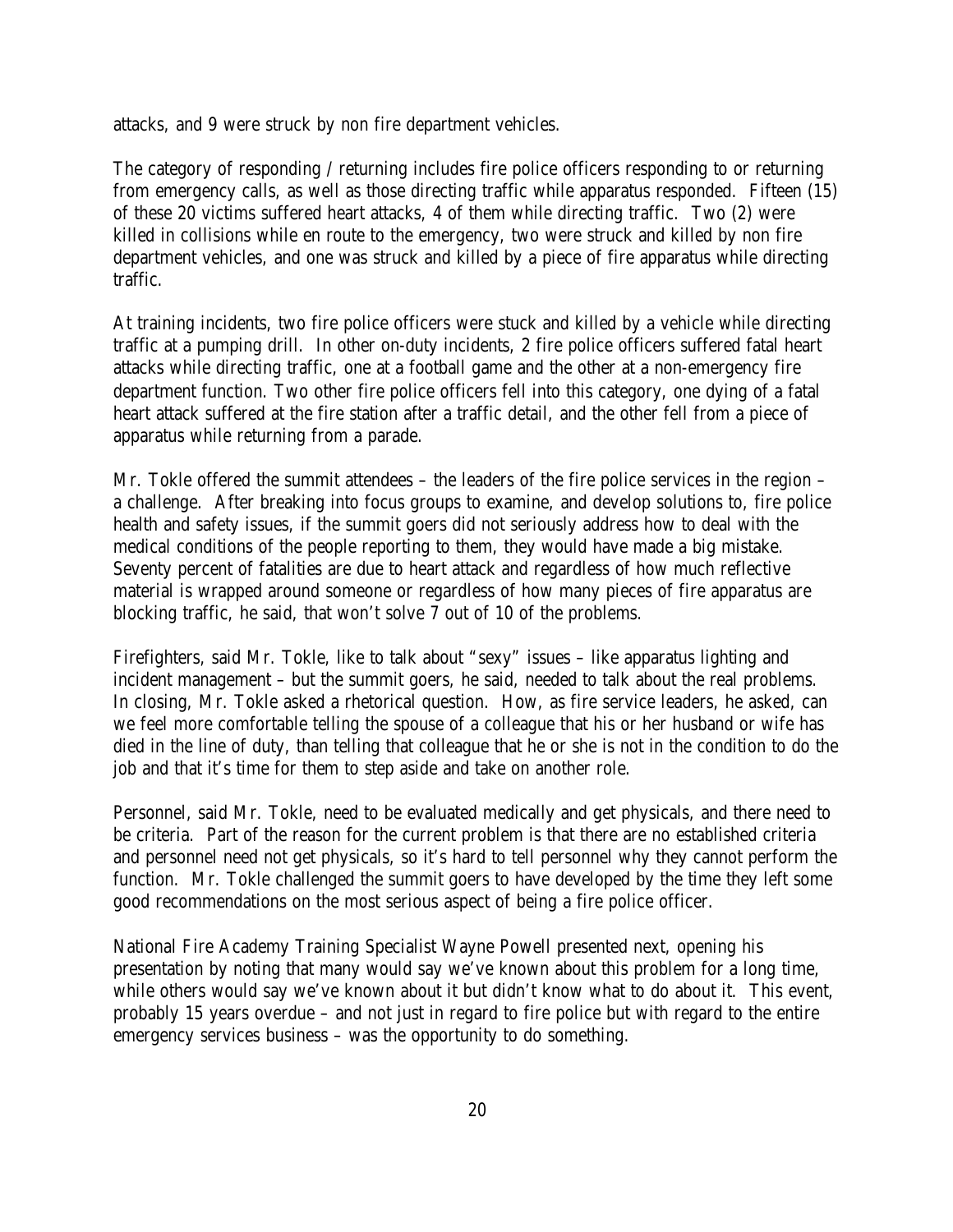Regarding safety issues arising from traffic, Mr. Powell offered both an urban perspective from his service at 2 fire stations on the Capital Beltway seeing  $50,000+$  cars passing by per day, and a rural perspective based on his service volunteering in Emmitsburg, home to the National Fire Academy. In the urban setting, said Mr. Powell, firefighters and fire police face routinely any sort of highway incident that can occur anywhere. Frequently, while at one accident scene, another would occur on the other side of the highway, in the traffic backup, or even in front of the original accident when a driver would turn their head to look back.

In the rural setting, said Mr. Powell, the issues are different, referring to a recently published study and news article reporting that individuals in a rural community are twice as likely to die in a traffic accident as individuals in an urban setting, on a per ratio basis. The study attributed this to things such as windy narrow roads, phone poles and trees on the edge, and animals on the roadway. There really are dramatic differences, said Mr. Powell, facing responders in the urban and rural settings.

Mr. Powell relayed his experience in working for a large British fire equipment manufacturer. Over 20 years ago, he said, they prided themselves on developing a piece of fire apparatus that the deemed and advertised as crashworthy. When showing that literature in his travels around the U.S., said Mr. Powell, most people were either incensed or they laughed at it. Echoing what Chief Peterson from Plano, TX had said earlier, Mr. Powell said we need to look across the seas, for there are many people way out in front of us – both in the volunteer and career sectors—regarding how we go about this business.

Mr. Powell recognized two Frederick County, MD fire police leaders present at the summit, Shirley King and Ben Henry. Frederick County, noted Mr. Powell, was the first county in Maryland to have fire police, stemming from Paul Kiepers – still alive and active in fire police issues though no longer in active duty – who helped establish fire police at Emmitsburg's Vigilant Hose Company in 1949.

Vigilant Hose Company, said Mr. Powell, just experienced the line-of-duty death of one of its most active members, Terry Myers. Terry's death brought the number of deaths at Vigilant Hose over about the past year to  $4 - 4$  of the most active members in operations, administration, and fund raising – at the ages of 43, 45, 49, and 50 respectively. A year before, a heart attack claimed a member at age 46. As Gary Tokle had just reminded everyone, said Mr. Powell, neither the career nor volunteer fire service focuses on health issues like they should.

Everyone had thought Terry Myers was in perfect health, said Mr. Powell, but he had, in fact gone to the doctor just two weeks prior to his death complaining of chest pains. In England, at age 45, Mr. Powell said, a white dot is placed on the front of a firefighter's helmet, signifying that the firefighter can no longer don breathing apparatus.

Mr. Powell, echoing the words of others that "we need to tell it like it is," said that the fire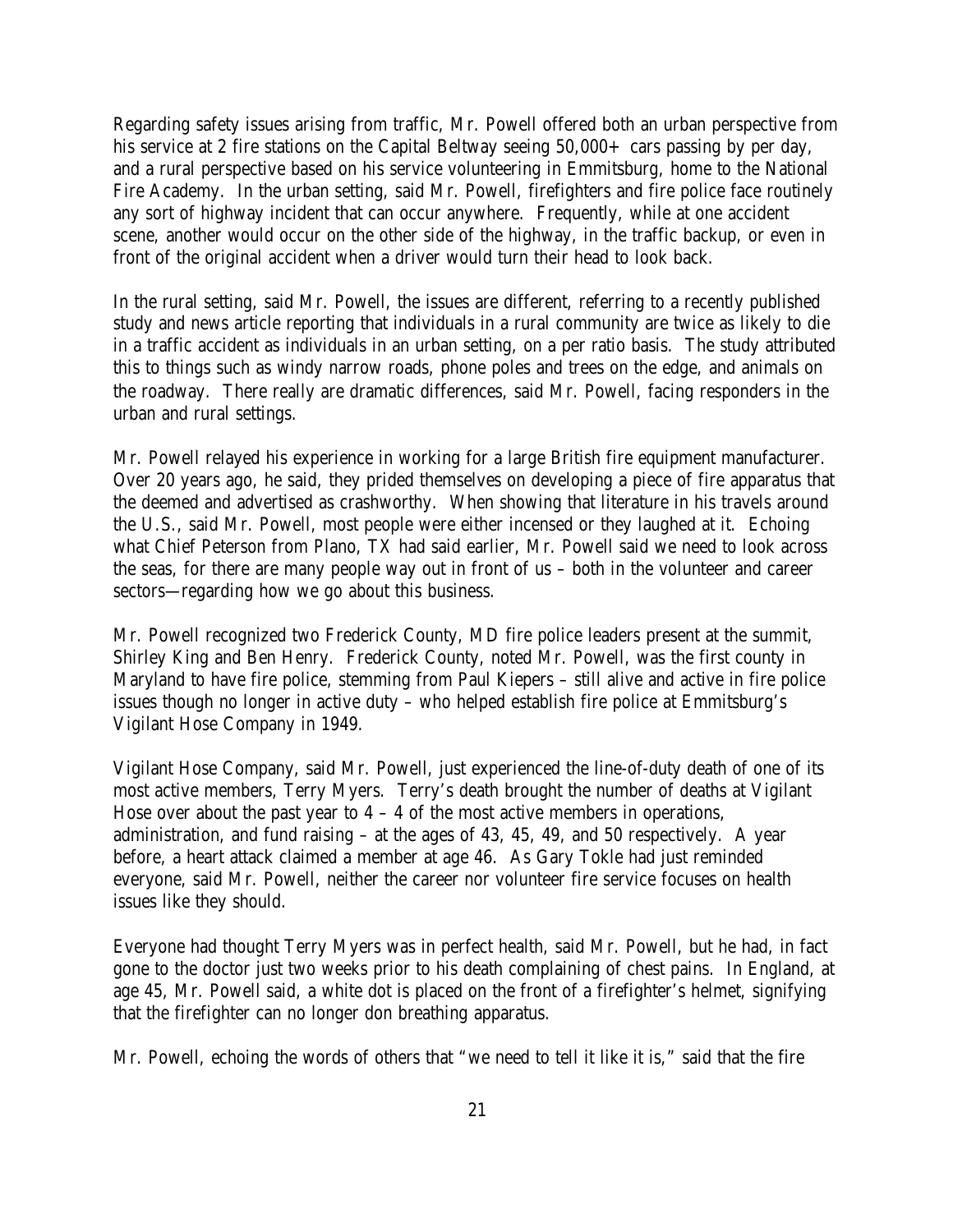service is no were near where it needs to be regarding selection, preparation, training, and evaluation. Vigilant Hose, said Mr. Powell, recently lost a fire police member – active to the end – who died of natural causes at age 95. They knew he might well walk into traffic some day and get hurt, but they didn't want or know how to deal with it. We don't, said Mr. Powell, no when to say when.

Not everybody, said Mr. Powell, is prepared mentally, physically, or emotionally to do the job of fire police. We need to screen better for the right kind of people. Some people are wonderful folks until the pager goes off and authority goes to their head and they think they're superman and do stupid things like getting into scrapes with law enforcement and people with guns. Some departments have gotten rid of fire police, finding them to be more trouble then they were worth.

A constant reminder of the scope of the problem is the flags at the National Fallen Firefighter's Memorial at the National Fire Academy, which Vigilant Hose serves. When advised of a line of duty firefighter death, the flags are lowered to half staff until 4:00 PM on the day of the funeral. Multiplied by the average number of deaths, the flags are down more then they're up. What we allow to happen astounds visitors from other countries, said Mr. Powell. Powell said he best analogizes the situation to the freedom, independence and autonomy that characterized colonial American thinking – the fire rescue services of America each want to do their own thing their own way.

We can't, said Mr. Powell, even agree on the colors of lights to put on vehicles, recalling how he remembered blue lights on snow plows and red lights on dump trucks and tow trucks not that long ago in Maryland. California, he said, where much of the innovation occurs in America, began using yellow lights nearly 20 years ago. A neighboring fire company to his in Montgomery County, he reminisced, prided itself on having 93 warning lights on the front of one vehicle – but, he, said, they wrecked it just like any other vehicle.

Many of those honored at the fallen firefighter's memorial have died of cardiovascular challenges, particularly heart attacks, and frequently on the highways. One example of bad experiences driving change is in Nevada, where they don't put emergency lights on fire tanks. After such bad experiences with tanker rollovers and firefighter deaths, they switched to yellow lights.

In addressing fire police issues, one piece is getting a handle on how many states and jurisdictions have fire police. It appears that perhaps 10 states have fire police, but even this isn't clearly known. The issues differ dramatically between urban and rural settings, said Mr. Powell, relating to his own experience where law enforcement in urban settings would be present within seconds after an incident, while it could take 30-45 minutes for a trooper or deputy sheriff to arrive in a rural region.

Mr. Powell briefly discussed other challenges facing fire police and the fire service generally.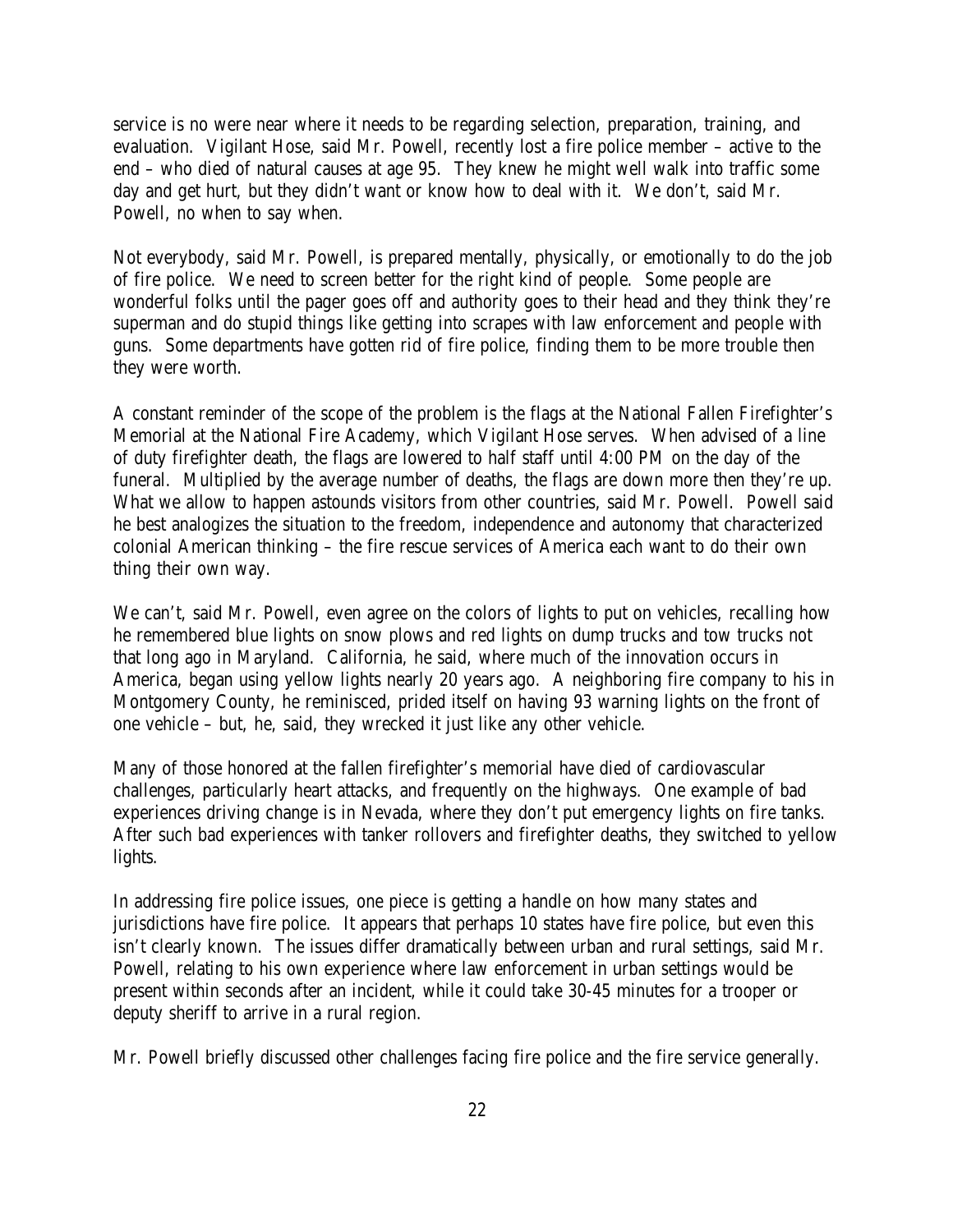Now that we have become more aware of violence calls, he said, the fire service hangs back, as probably do fire police. It's an odd feeling when you have to sit a block away waiting for law enforcement for 10 to 45 minutes, especially when people come down and say "you've got to get up there," and we say we can't. Rural settings also make it difficult where everyone knows everybody. In the urban setting were no one knows anyone else you might see in the paper a day or two later that a call involved someone of some significance, but in rural settings everyone tends to know one another.

Mr. Powell gave special mention to the outstanding contribution for so many years of Lou Amabili, who, he said, has been a mentor to so many, and whose vision explains the success of fire police in Delaware. Maryland and other states are no learning from Delaware's example. Mr. Powell also noted that in his jurisdiction in Frederick County, MD, fire police training is mandatory. This training is provided by the sheriff's department and, he said, works pretty well.

Charles J (C.J.) Bens, claims adjuster for the Provident Agency, presented next. Being a claims adjuster, he said, gave him some insight into the statistics Mr. Tokle had presented. Mr. Bens said the fire service does not like looking at things like NFPA and OSHA standards. But, he said, if we're losing 50% of our fire police over 20 years to heart attacks then we need to look at such standards more stringently.

When we're already short of time and facing recruitment and retention problems, said Mr. Bens, it's very difficult to tell someone who had given 30, 40, or 50 years to the department that their health puts them or the department at risk. But certainly, though, this is not more difficult than telling their loved one that their spouse has died in the line of duty. By not implementing safety standards, asked Mr. Bens, are we doing our personnel a service or a disservice?

Pennsylvania, said Bens, always leads the nation in firefighter fatalities. Whether it be heart attack, traffic accident, or structure collapse, said Mr. Bens, they are all tough to deal with. Pennsylvania, he said, does not want to lead in such statistics.

Workers compensation insurers, Mr. Bens said, will deny heart related incidents. Workers compensation adjusters tell him, he said, that their first response to a heart attack death or survival is to deny it and make someone prove it was related to the incident. Why, he asked, can't we change that to get people to understand there is a causal relationship? Some states, said Bens, have a "heart presumption" in their workers compensation laws, but PA does not, leaving the survivors to battle with the workers compensation adjuster to prove the death or injury was as a result of fire service duty.

We must, said Mr. Bens, squarely address the fire police health and safety issues. He complimented the model of training young firefighters about the nature of fire police duties and traffic direction used by Scalp Level Paint Fire Department, mentioned earlier by Karl Kolbe,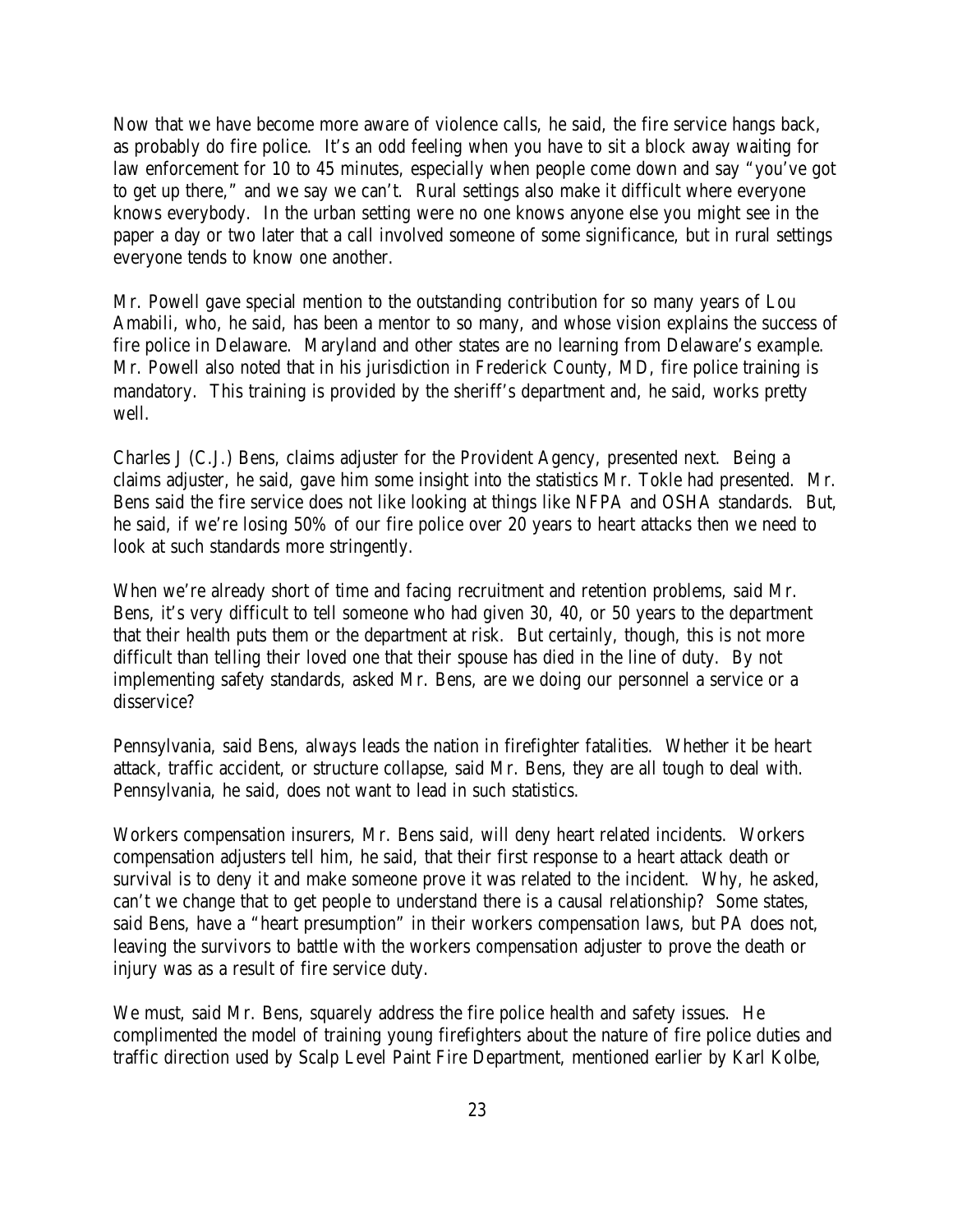as a good approach to begin addressing these issues. Ultimately, said Bens, citing Chief Valenzuela, the fire service should not risk its personnel's lives for property, or for lives already lost. While tough questions lay ahead, he said, we must face the health and safety issues facing fire police.

Mr. Bourne opened the Q & A period, beginning by relaying his own experiences. After 15 years as a career and volunteer firefighter, he said, he took himself off of active duty. This was not, he said, because he didn't have time, but rather because he had gained a few pounds over the years and he wasn't going to let his ego make his wife a widow and leave his son fatherless. We all, he said, need to recognize where our limitations are and when it's time to step aside. Issues to keep in mind, said Mr. Bourne, include age and age appropriate duty, how to keep people involved in the fire and emergency services, the selection of training of people we bring in, and recruitment and retention and motivation issues.

You can't, said Mr. Tokle, look just at age as the critical piece, particularly when looking at the heart attack issue, though it may be true that people may slow down as they age and become less effective. Age may be an indicator, he said, but it's not the only indicator. Medical evaluation, said Mr. Tokle, is what is needed, questioning how a department can spend \$300,000 on a fire engine but won't spend \$250 on a medical exam.

Joe Vattilana commented that he used to have an annual physical including an EKG and blood test, but in June of the previous year had a heart attack and didn't even know it. After a 4 valve bypass, he said, he's now passed his stress test and walks a mile every day. Mr. Vattillana challenged the notion that he could not handle traffic duty as a fire police, and, citing the statistics of 25 year-olds having heart attacks, said, "if you're gonna go, you're gonna go."

Bob Cumberland, Washington County Volunteer Fire Administrator, said he is fully in favor of health and wellness programs, saying that he is fortunate to come from a county in Maryland that has put up \$100,000 to allow for physicals for firefighters. He added, however, that we are our own worst enemies, and that there are people within his system fighting the physicals, largely because they are afraid of them and apprehensive of going to the doctor. Mr. Cumberland said his county uses NFPA 1500 and 582 as guidelines for the physicians. There are breakdowns for different age groups, and anyone over 40 who is a driver or member of the hazmat or ATR team gets a stress test.

In the 2 and one half years they have been requiring physicals, he said, they've saved 5 people from having heart attacks who did not know they had any cardiac problems, and saved 3 people who had no idea they had cancer. Still, said Mr. Cumberland, we are our own worst enemy, and, along with OSHA respiratory standards and 2–in/2-out, this has become another unfunded mandate. Working with our governments, though, we can tell them that if they want us to have safe and healthy conditions to work in and healthy people working, then they need to help support us, said Mr. Cumberland. We, however, he said, need to get off our doffs and do something.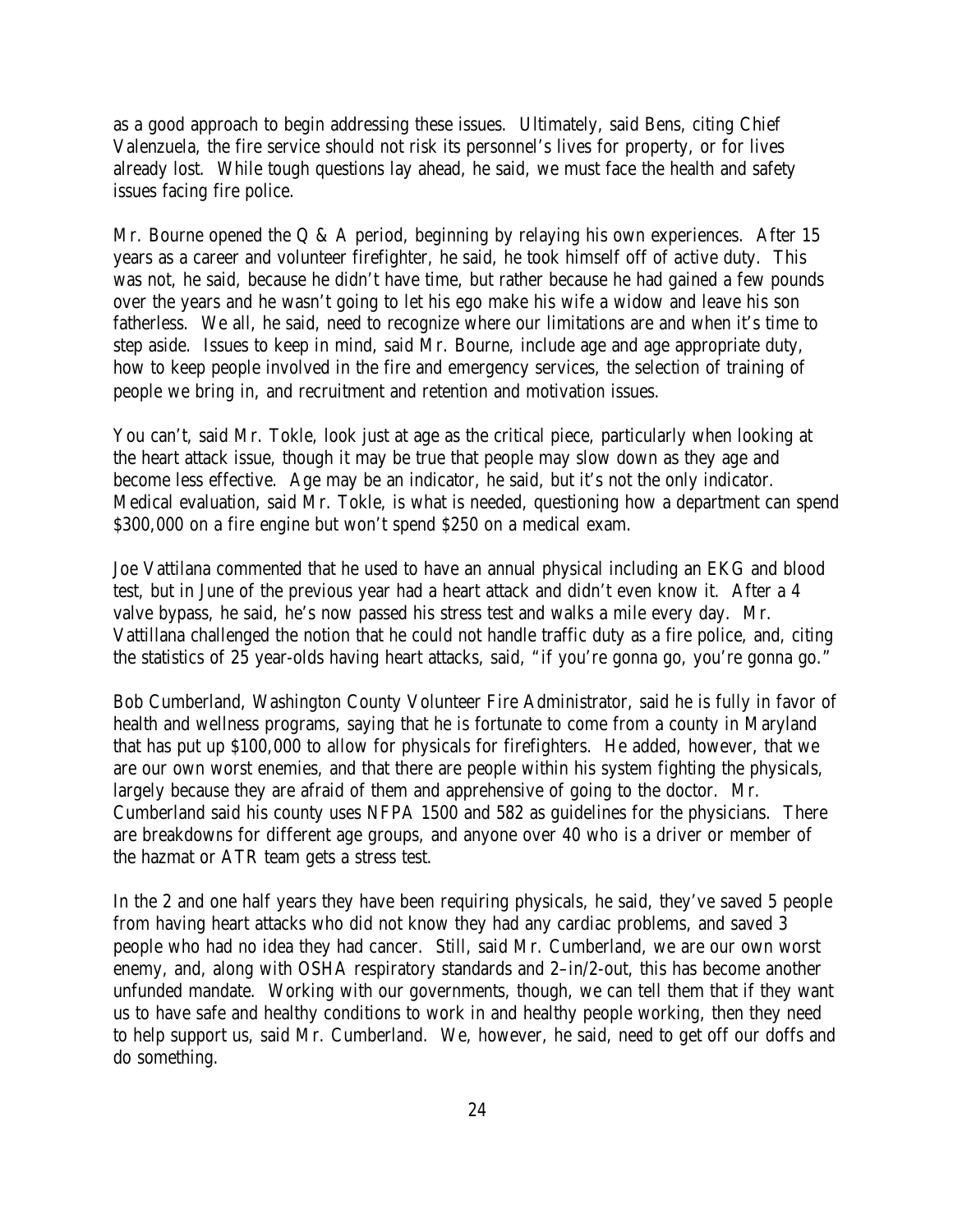Lou Jordan suggested a middle ground approach. We know, he said, that there is a problem. But, he continued, if you suggest we are going to mandate something you immediately get boos from one side and cheers from the other. Mr. Jordan suggested a policy of grandfathering present fire police members, but enacting standards henceforth to act as a safety net for the future.

Mr. Bens suggested there may be a middle ground, but questioned whether the fire services is doing its best to look out for its own if we are not telling our personnel they may be at risk, particularly when there are good guidelines out there to help save lives.

A police lieutenant from the City of Hagerstown Police Department spoke about how the City of Hagerstown has structured its system. The fire police, he said, were incorporated into the city police department in 1983, with the police department setting forth training and physical standards. As part of this, he said, they have identified the physical tasks that fire police may commonly be required to perform. Over the past 2 years, he said, he has several times been faced with the difficult task of removing people from the fire police unit because they were no longer capable physically of carrying out the job. One tool, he said, that has made this easier is that once the objective task list was developed, they required individuals to go to a physician to certify that they could perform the tasks. In two cases, the individuals were unable to perform the tasks, so, in essence, he said, the decision was not theirs but that of a medical doctor. That system, he said, has been used effectively on at least 2 occasions.

A summit attendee said that the issue of leadership had arisen frequently in the summit. One aspect of leadership, he said, is being a role model. Looking at the issue, he said, there has been a tendency to label live fire tasks as strenuous, but fire police tasks as light duty. We need, he said, to get a better understanding of the physical demands and requirements of the fire police role. This attendee provided his own example, as a former hazmat team member where, though he had passed the baseline medical testing, assessed that if he were to continue he would be putting others at risk. The attendee suggested that if each attendee, when in a situation approaching his or her limits, were to take a step back and let someone else complete the task, that it would do a lot to resolve many problems.

#### **VIII. Dinner Speaker -- Bill Rehkopf**

Professional journalist and Camp Hill, PA fire police officer Bill Rehkopf keynoted the Summit banquet. Mr. Rehkopf emphasized several points during his speech. Training, communication, proper attitude, and professional appearance, Rehkopf stressed, are keys to fire police success.

The public, said Rehkopf, by and large do not understand who fire police are. Ask the public who directs traffic at accident scenes, he said, and they will give answers ranging police officers to deputies to constables to security guards to rent-a-cops. The public neither know what "special fire police" are, nor what authority they carry.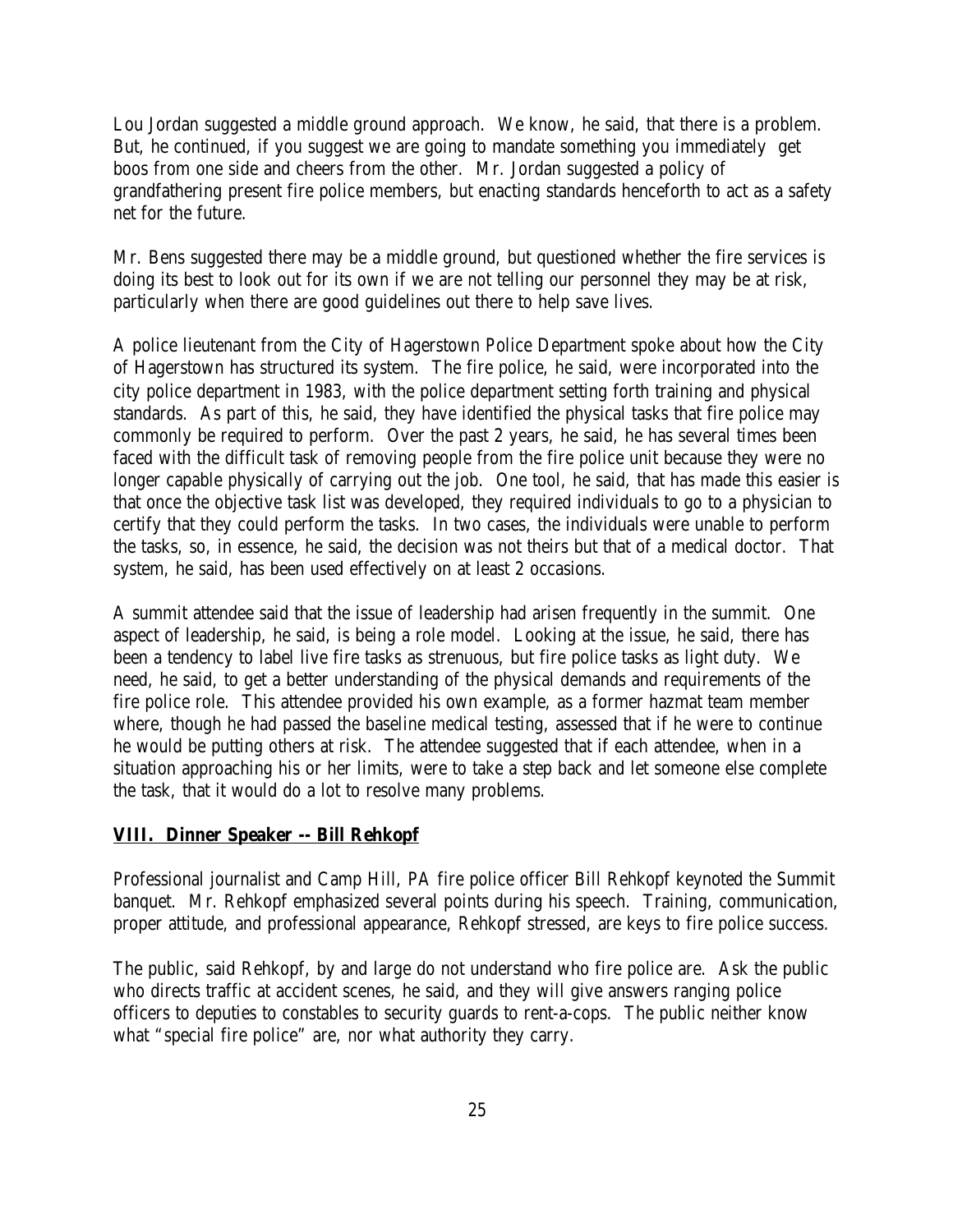Professional appearance, including uniform, badge, and identification are imperative to ensure that the public recognize and respect fire police. Departments, said Rehkopf, should supply their fire police with the necessary tools to perform their jobs effectively. Along with professional appearance goes a proper and professional attitude towards the public, which goes a long way towards garnering respect.

To foster better relations with the public, Rehkopf encouraged fire police to be proactive. At fire department events and community festivals, Rehkopf suggested that fire police set up booths and conduct public service activities like fingerprinting for children, as well as handing out pamphlets and fliers about the fire police and topics such as traffic safety. Another idea adopted by a fire police organization has been to set up roadside safety breaks on holiday weekends. Rehkopf suggested that fire police should be proactive by approaching civic groups, schools, and drivers education classes to speak, informing the public who the fire police are and about traffic safety around emergency scenes.

Rehkopf discussed fire police relations with the media. Rehkopf explained that, contrary to many emergency services personnel's understanding, the media do have an entitlement to special access to emergency scenes, so long as they operate safely and do not impede any emergency operations. This right of access, explained Rehkopf, stems from the fact that the media are performing a public service by keeping the public informed.

The media's right of access, said Rehkopf, does not necessarily extend to their vehicles, but he suggested that if a safe place can be found for them to operate, then to let them in. Special considerations that fire police should take when establishing a scene perimeter are to set aside a safe zone for the media to operate. Taking time to ensure that the media have access, said Rehkopf, goes a long way towards establishing good relations with the media. Once the media have access, Rehkopf suggested that fire police set reasonable ground rules, such as "you must operate behind the yellow fire line," and that the media will abide in 9 out of 10 cases.

Once they have established a good relationship with the media, where they know they will be able to get their story, Rehkopf said the fire police can turn to the media to promote fire police activities and functions. The media can and should be used as partners to build trust with, and inform, the public. By cooperating with them, they will cooperate with you.

#### **IX. Law and Legislative Breakout Group**

Lt. Barry Beck, Delaware State Police (Ret.) facilitated the Law and Legislative Breakout Group. The group first examined the question of what entity at the scene legally has control. Earl Moser said that in Pennsylvania, the authority first lies with the state police, then would devolve to the local police, then to the fire department. This differs significantly in Delaware and West Virginia, where strong fire laws grant the fire department great latitude over the scene. In Maryland, there seems to be a conflict in law over whether the fire or state police have command over highway closures, though it appears that the fire department has primacy.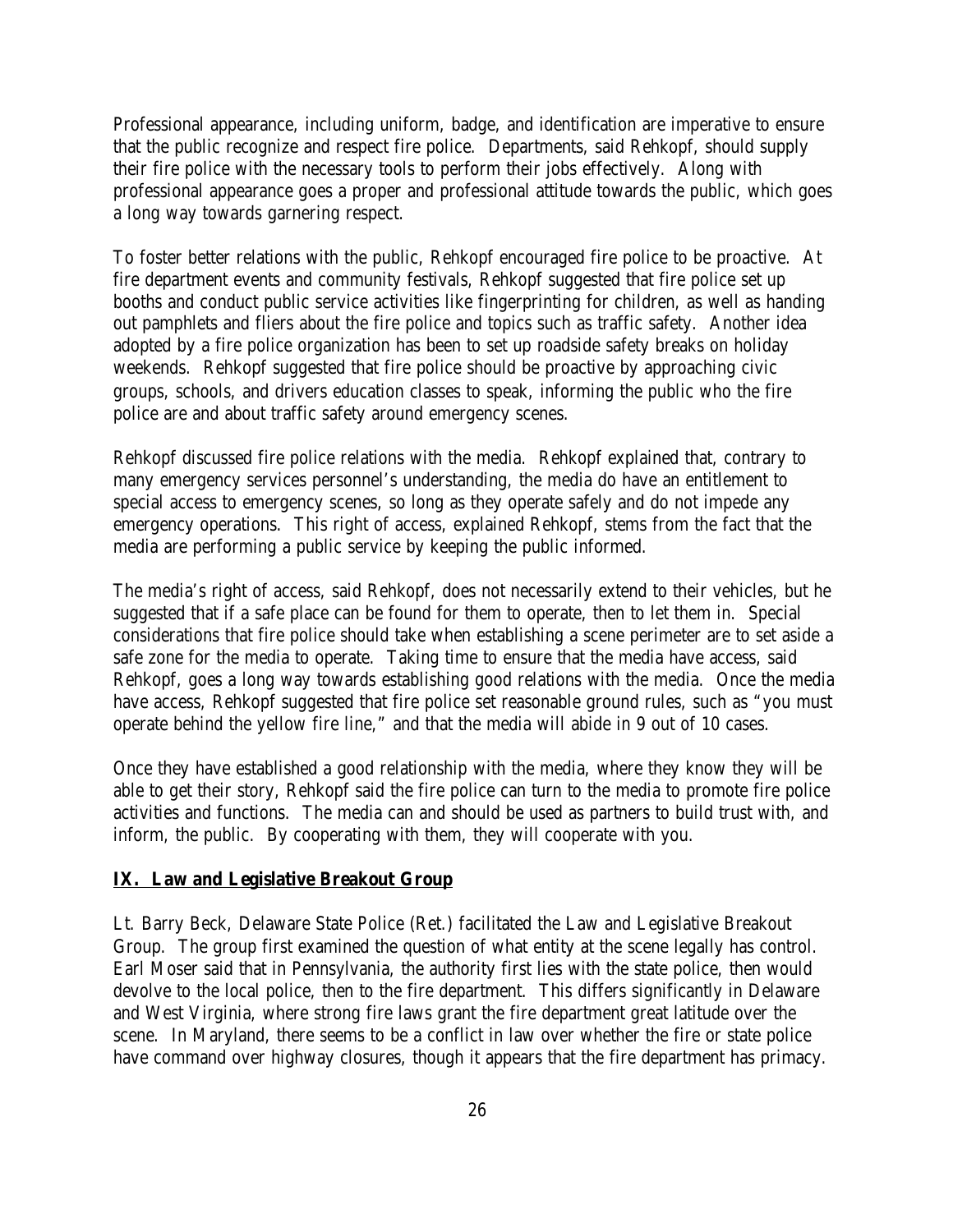Discussion ensued over where fire police receive their operating authority. In Maryland, fire police must be fire department members and are under the control of the fire chief. Fire police authority in Maryland, though, stems from the various county sheriff's departments, who deputize the fire police. The situation appears to be similar in other states.

This discussion gave rise to the question of how many other states have fire police, the answer to which appears to be unknown. In other states, auxiliary police, auxiliary sheriff's deputies, and "special police" often perform duties similar to that of fire police. The group thought it would be wise to team with a national association in an effort to survey the states to establish an accurate count. One potential outcome of such study could be a move towards establishing a more uniform identity and terminology for fire police.

Lt. Beck was asked about troopers point of view regarding delegation of authority. Beck said that troopers in Delaware are given an introduction to the fire service when they are in training, because it was clear that troopers did not understand that that states' fire chief law grants command to the fire department as long as there is a real or perceived threat to life or property.

The panel discussed and, and the group recommended that states pursue the adoption of, a number of legislative proposals, including:

- C a Pennsylvania proposal for doubling fines for traffic violations in emergency zones. A number of questions ensued on the practicality of actually enforcing such a law -- essentially asking just how it ever could be enforced. There was agreement that roll out of such a law would have to be accompanied by a strong education component. Everyone also concurred that Pennsylvania's experience with the law should be examined further;
- C the Delaware statute offering limited immunity fire police officers themselves involved in traffic accidents;
- C protections and benefits for fire police, including:
	- C workers compensation;
	- C length of service award programs / pension plans;
	- C presumptions in case of death or injury (i.e., presumption that a heart attack while on duty is service related);
	- C tax benefits; and
- C clarifying who has authority over various types of emergency scenes.

A good deal of discussion focused on exploring the utility of model fire police legislation. A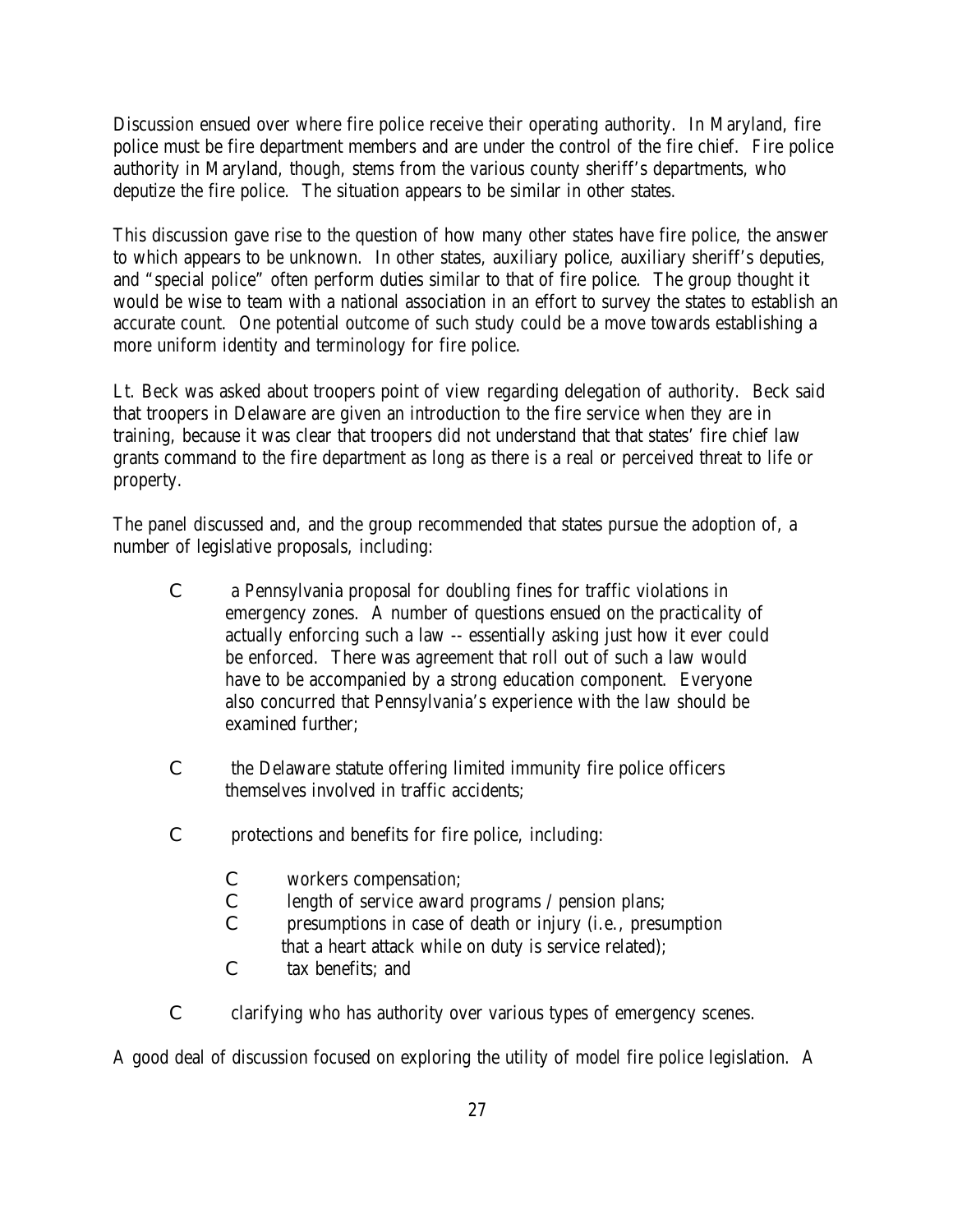"cafeteria list" of possible fire police functions was debated, and reduced to an actual list. The panel strongly felt that any standards should be expressed as a set of minimum criteria embodied in law, leaving individual jurisdictions with the flexibility to adopt other, perhaps more rigid, standards. The group agreed the following elements should be included in model fire police standards:

- C fire police uniform / appearance regulations;
- C minimum standards for education and training;
- C minimum fitness for duty regulations;
- C standards for identity and terminology (e.g., fire police versus special or auxiliary police);
- C specification of the basis for fire police authority, (i.e., does authority flow from the fire chief or the police/sheriff's department, or both)
- C any special powers granted by a state or local jurisdiction, such as powers of arrest/detention, or authority to carry firearms.

Beyond just the realm of fire police, the group was of a consensus that standards in the art of traffic direction should be developed to instruct anyone -- be they firefighters, EMTs, fire police, or otherwise -- who operates in or directs traffic around emergency scenes.

In discussion with the full summit, Dr. John Bell of the Somerset / Cambria Fire Police Association recommended that fire police expressly be precluded from carrying arms. The extensive training and certification requirements, as well as the exposure to liability, he said, outweighed any potential benefits. No one disagreed with Dr. Bell, though it was suggested that there may be unique circumstances or localities where, for some reason, fire police could or should be armed. Steve Austin noted that legislation need not always grant authority, but rather a statute could be passed saying that fire police may not carry arms.

#### **X. Operations Breakout Group**

The Policy Development Workshop, facilitated by Mr. Joe Vattilana (DELDOT (Ret.), identified numerous areas in the operations of fire police, both during an incident and in preparation for service, where changes need to be made. The major focus of the group was a consensus that standardized policies and procedures be developed that meet a region-wide scope of authority and practice for all fire police. It was noted that statewide laws dictate the scope of authority provided each program, but that efforts be made to attempt to align those in some standard format. Laws governing the establishment and authority of fire police will have to be addressed through state legislation from recommendations provided by a more in-depth group familiar with the standards and laws applicable to each jurisdiction. The leadership of this summit, it was recommended, should develop a committee to address these concerns.

In identifying needs in the area of operations, issues consistent with all emergency services were used as a format. Fire police identification, dispatch procedures, response procedures,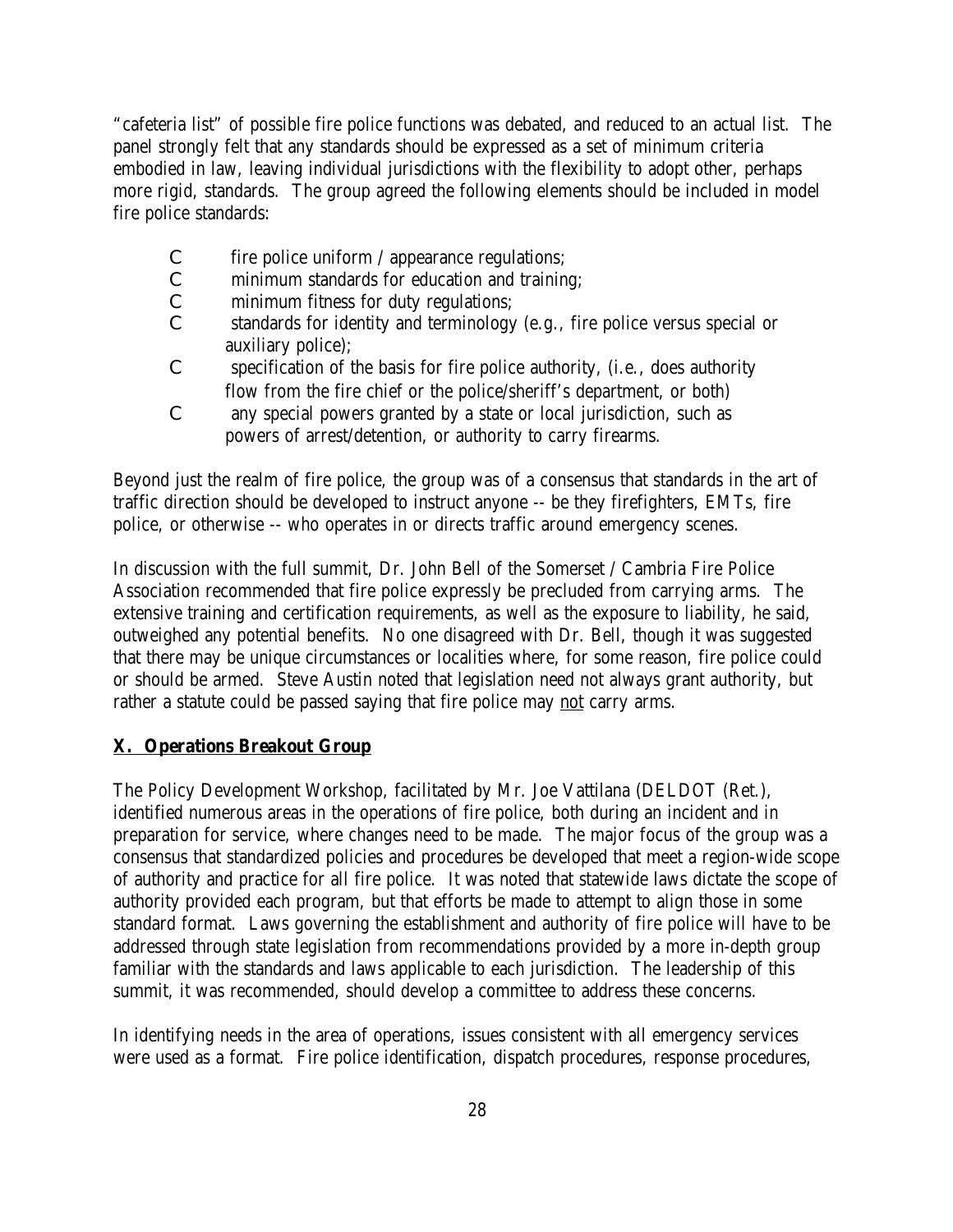emergency scene operations, interagency and intra-agency communications, and increased public awareness were areas incorporated in this discussion. The question of liability, both personal and corporate, became a focus of discussion in the group.

Having a clear understanding as to what liabilities are incurred and to what extent fire police officers are covered for their actions while responding and operating on an emergency scene need to be addressed more fully. It was felt that a comprehensive study be made as to what coverage should, and is, being made to these workers in performance of their duties.

Workers compensation insurance also became an issue highly debated as to what extent fire police officers are covered by this insurance. It was recommended that a policy be developed by the CVVFA, consistent with State regulations that cover fire police organizations, that could be utilized as a template for individual programs. Considering the health and safety factors inherent to the job of fire police personnel, a minimum standard should be developed for an applicant to be considered for the position of fire police officer.

The following recommendations were also made, with no priority given to the order presented.

- **C Minimum standard equipment fire police officers must carry in the performance of their duties.** Providing a region-wide standard for fire police equipment required on all emergency scenes will ensure that all mutual aid agreements between agencies will be met according to the procedures established by these committees. Safety of the officers highlighted this debate, with reflective apparel and lighting equipment identified as standard safety equipment needed for fire police officers' protection.
- **C Use of colored or emergency lights while responding or while operating on an emergency scene.** Consistent with current state laws, many organizations are prohibited from utilizing emergency lighting on the personal vehicles of fire police personnel. An established standard should be presented which addresses individually and collectively the issue of emergency response by fire police personnel. As a long term goal, it was decided that a committee representing each fire police organization and the state legislators who represent them should attempt to draft legislation making the use of emergency lights uniform throughout the region. This would facilitate statewide and region-wide response procedures that could be covered by a standard policy provided by the CVVFA.
- **C Fire police vehicle marking, to include public and private vehicles**. A specification as to the type of emergency warning devices that are to be required on fire police vehicles should be developed. The issue of private vehicles being utilized as primary equipment was discussed and the implications involved in this debated. The insurance considerations placed on the owners of these vehicles need to be identified and made known prior to their utilization on emergency scenes. The use of warning lights on private vehicles is a common practice in many of the organizations operating fire police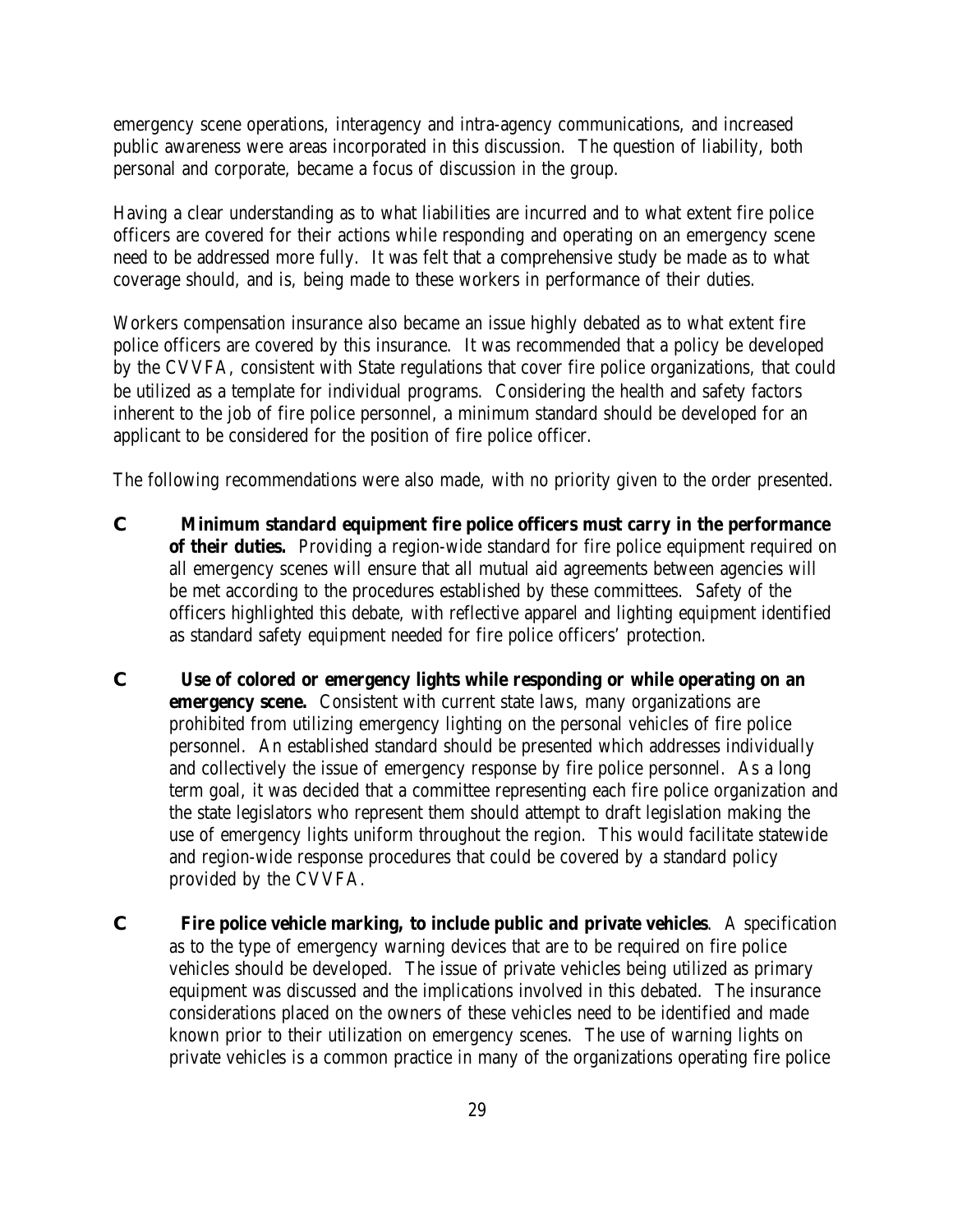programs. State laws should be researched as to the legality of this practice and standard guidelines established as to their use by each organization.

- **C Communication, both inter- and intra-agency, should be prioritized as they are the vital link between police, fire, state roads, and fire police agencies. Presently, communications are a weak link in the system.** Each organization should be made responsible for developing a communications system that incorporates all of the appropriate agencies in the system. A standard FM radio frequency designated fire police may provide assistance to these agencies in this endeavor. As a minimum, guidelines as to the type of agencies needing communications on emergency scenes should be provided, with support of the CVVFA to assist in obtaining them.
- **C Reciprocity agreements and mutual aid contracts should be developed between the different fire police agencies in the region in the event assistance is required from a surrounding jurisdiction.** Considering the legal and financial implications this involves, organizations should be encouraged to draft formal agreements outlining requests for assistance, response, both emergency and non-emergency, liability coverage, and communications. A standard agreement format may be developed by the CVVFA and distributed to all affiliated organizations to expedite and standardize the process.
- **C Recordkeeping and documentation of incidents while engaged in official activities should be formalized that the organizational level.** Training reports, response documentation, and incident reports should be utilized in order to maintain appropriate records and facilitate information gathering by each organization. Statistical data is not currently available on a region-wide scale to support the efficacy or effectiveness of these programs. Documentation of hours worked, duties performed, and training accomplished will enhance the goal of providing a better and more professional service.
- **C Standardization of lines of authority between fire, police, and fire police organizations.** Currently, many organizations derive their authority from police organizations around the region. A distinct organizational model must be developed specifying the organization or entity under which fire police agencies operate. In instances where fire police agencies operate under a single scope of command, policies should be developed in each organization that outline that structure for all individuals affected.
- **C Incident Command System Operations on emergency scenes.** Currently, most fire department organizations operate under some type of Incident Command System. The inclusion of fire police agencies in this structure will ensure a better utilization of resources and a clear outline of command structure while operating on an emergency incident. Training for this system should be included with the minimum training standards set by OSHA for fire response personnel.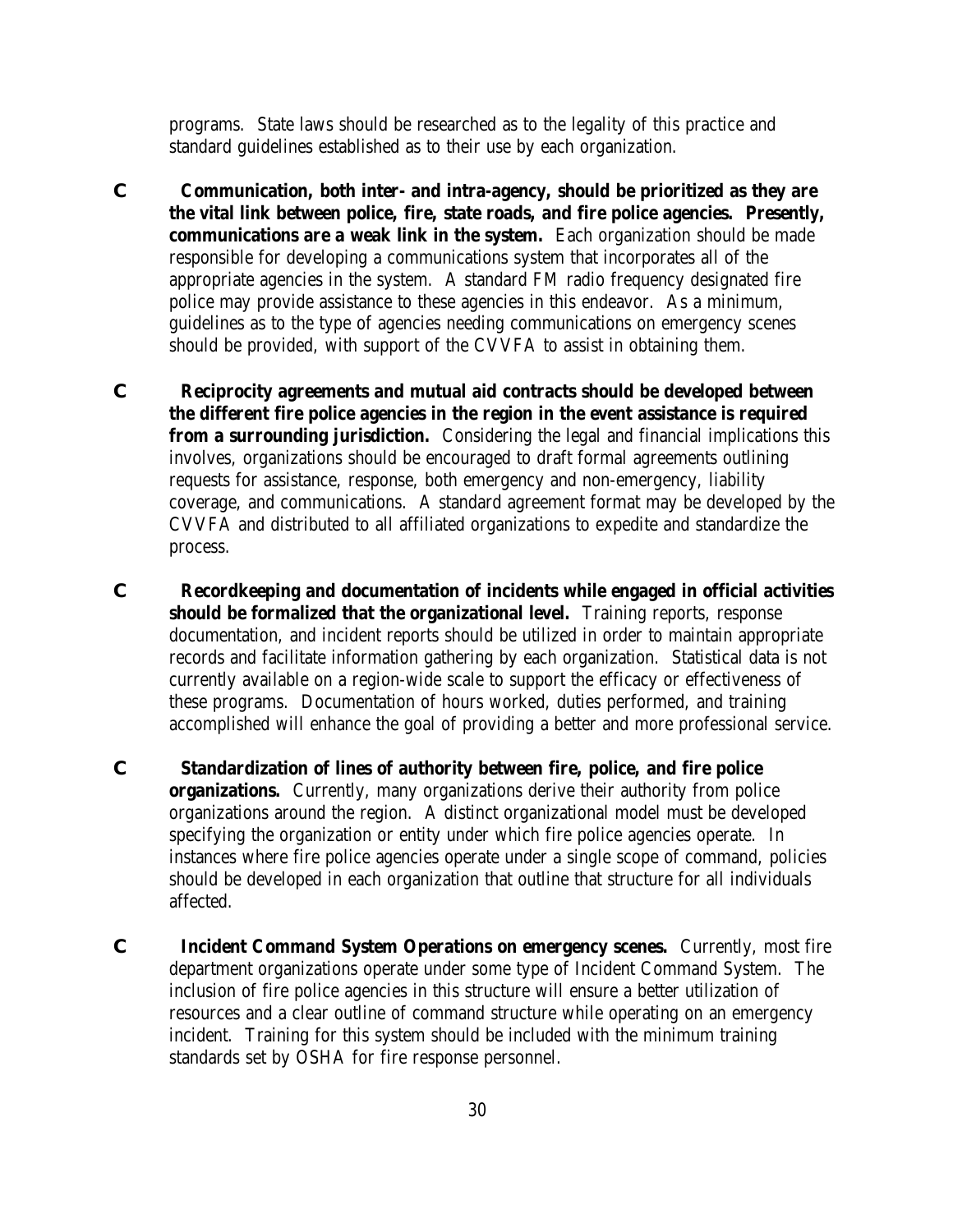**C Dispatch and/or notification procedures for fire police personnel.** The communications procedures currently utilized by fire police agencies are dependent on the communications agencies of each jurisdiction. Development of standard alert and dispatch procedures for fire police agencies in an attempt to eliminate self dispatch and freelance response should be considered. Coordination between fire, police, EMS agencies, and fire police is required in developing standards of this type. A dispatch template could be developed by the CVVFA in an attempt to standardize these procedures for both initial dispatch and mutual aid responses. Alert tone pagers were suggested as the preferred method of alert, with radio communications procedures left to individual jurisdictions.

A definitive policy / procedure draft committee should be considered by the CVVFA in order to address a number of issues involving standards of operation. With standard procedures published and training provided, a validation of the roles and responsibilities of fire police agencies and personnel will be obtained within the emergency services. Development of an accredited training program formulated and sponsored by the CVVFA and administered by the respective training agencies of the fire participating states would work to maintain a professional standard which each agency can operate. These ideas presented are done so with that goal in mind.

### **XI. Human Resources Breakout Group**

The following bullets encompass the key points that a group of professionals in the Fire Police field developed as key elements of the Human Resource issues of Fire Police Operations. Under the issue of human resources the following issues were addressed:

- C recruitment and retention;
- C substance abuse;
- C physical condition;
- C professionalism; and
- C age.

Following are excerpts of key areas of concern to the Human Resources panel.

Topic 1: Recruitment and Retention

- C in order to recruit and retain quality individuals to operate as fire police officers, we must be able to offer some type of reward or merit system for service;
- C the provision of proper safety gear and training are imperative to the universally safe operations on the incident scene;
- C in order to recruit an appropriate number of individuals to the role of fire police officer, it may become necessary to specifically seek out and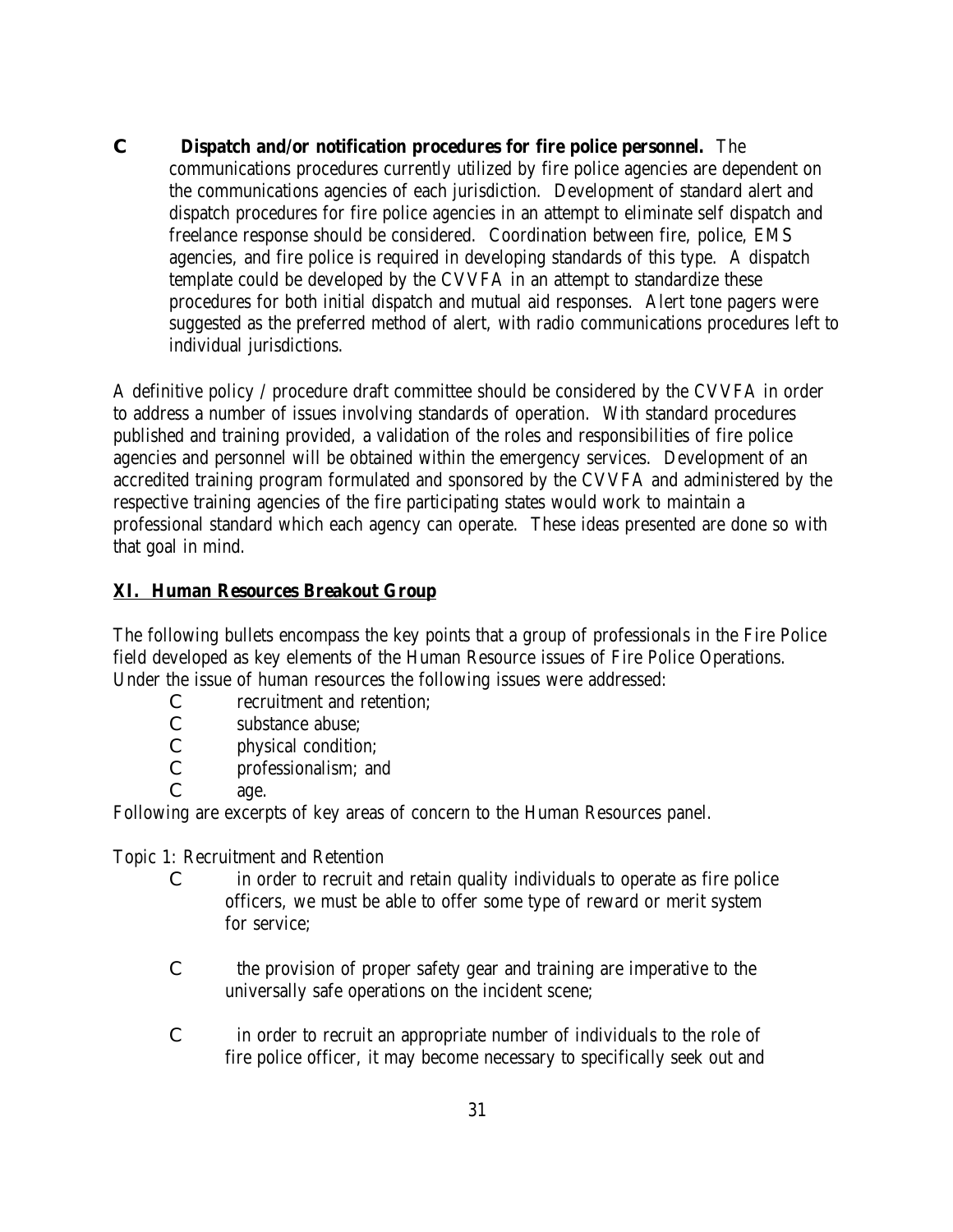recruit for the job of fire police officer;

- C appropriating the proper financial resources for training and equipment;
- C giving heed to the requirements prior to the appointment of an officer;
- C giving heed to the personal characteristics / overall attitude of an officer;
- C the placement of prescreening interviews for admission to training;
- C the implementation of a psychological evaluation tool for admission to the training;
- C minimum age for service of 18;
- C fire police recruitment needs to become more proactive in seeking appropriate personnel to fill the roles of the job;
- C look within as well as outside the fire service for appropriate personnel;
- C address the question of whether or not an individual has to be a firefighter to be a fire police candidate;
- C address the question of whether or not an individual has to be a member of a fire company, and qualify the term "member"; and
- C the implementation of waivers for insurance purposes;

Topic 2: Substance Abuse

- C zero tolerance for recreational drug and alcohol abuse;
- C the implementation of a referral program for those with issues that may affect job performance of a fire police officer. Proper involvement in policy for drug and alcohol abuse on a federal level; and
- C the authority of the jurisdiction over such a program as was previously stated.

Topic 3: Physical Condition

C the placement of a medical practitioner (i.e., sports medicine versus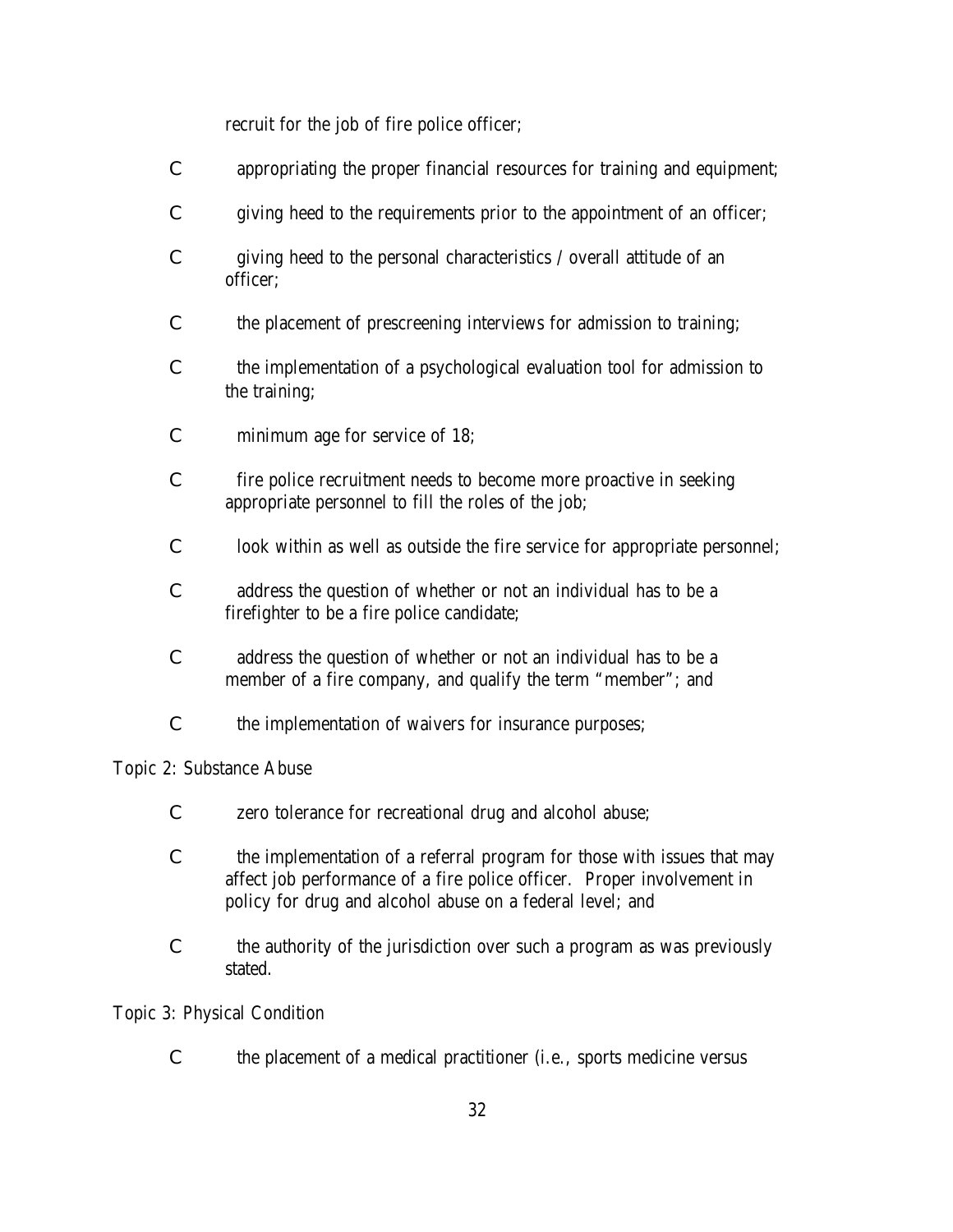general practitioner) as primary input based upon the existing job description / duties required by fire police officers. This input is to be utilized in the evaluation of personnel;

- C performance oriented evaluations, based upon hearing, vision, and past medical history;
- C incident command and constant monitoring of the personnel on scene operating as fire police officers;
- C address the appropriate areas of the Americans with Disabilities Act;
- C annual evaluation and motivation to maintain a minimum fitness standard and current fitness level; and
- C implementation of a minimum fitness criteria, narrowly defined to the fire police personnel;

Topic 4: Professionalism

C in order to maintain an air of professionalism for the role of the fire police officer, the following must be upheld as minimum standards of personal and professional behaviors:

1. appropriate uniform as mandated by the jurisdictional directives;

2. achieving and maintaining a level of training appropriate to that of fire police;

3. the utilization of courtesy, empathy, and sympathy where appropriate in on-scene operations;

4. a mission, vision, values statement that can be referred to as a guide for proper behavior;

5. the enactment of proper public relations decorum; and

6. maintenance and utilization of a yearly evaluation of job performance for personnel.

Topic 5: Age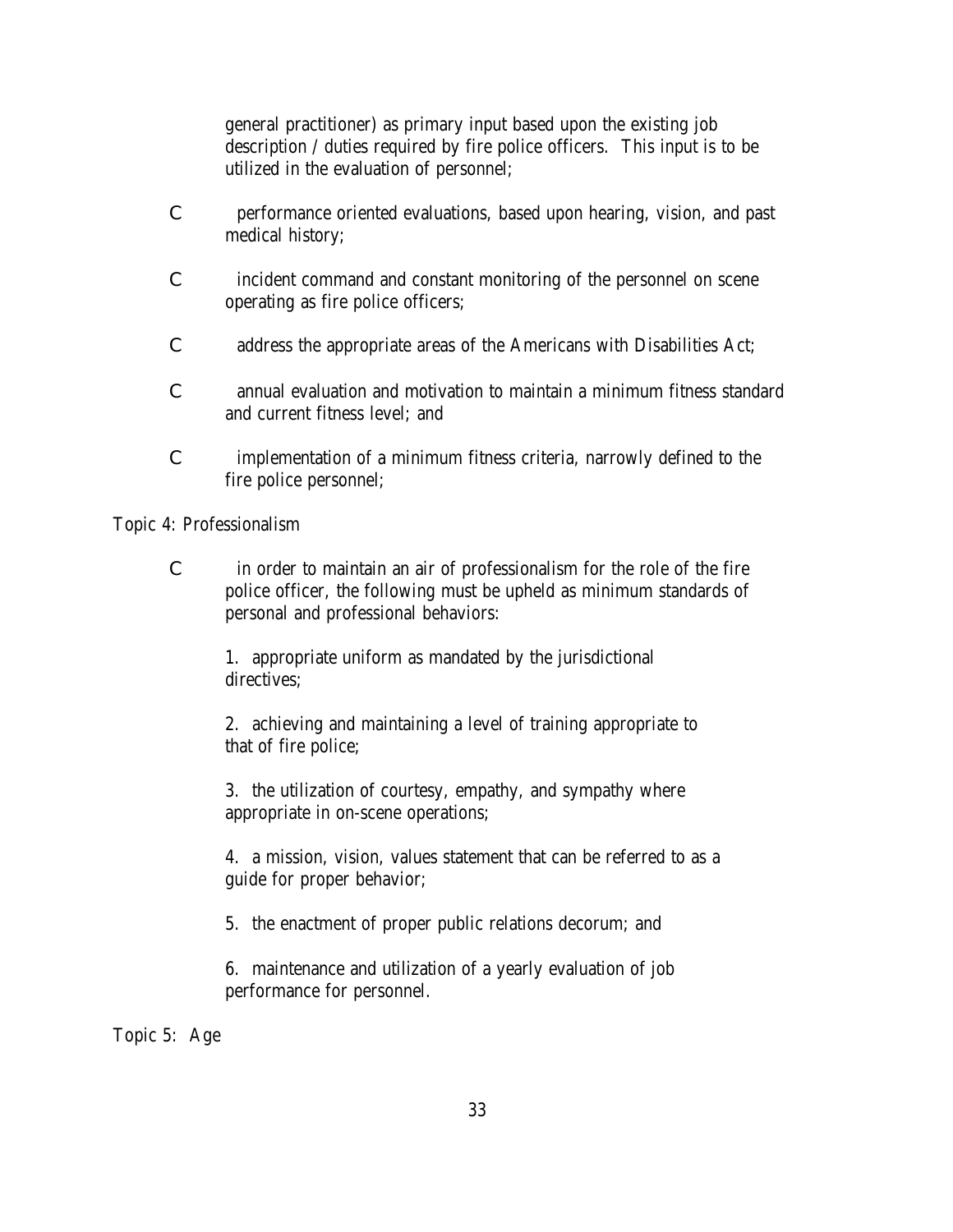- C if the other previous criteria and aspects of the human resources model are accomplished and concrete, then age is not an issue for continued performance as a fire police officer;
- C minimum age of 18.

## **XII. Training Breakout Group**

The Training Breakout Group identified two key problem statements:

- C There exists a lack of understanding of the role of fire police, and their value to the fire, rescue, EMS, and other emergency service agencies.
- C There is lack of consistency, agreement, and understanding of the minimum competencies (knowledge, skills, and abilities) for fire police personnel.

The following are the group's recommendations for fire police training:

- C There should be a minimum level of training that must be completed by fire police personnel before assuming duties.
- C In addition to this *minimum* level of training, fire police personnel should meet:
	- C company level requirements (e.g., CPR, emergency vehicle operations, first response, Standard Operating Procedures / Guidelines)
	- C state requirements (identification, authority)
	- C federal requirements (e.g., hazardous materials identification and recognition, incident command system)
- C Encourage sharing of existing training programs (a number of states and/or counties/municipalities have good training programs already in place, and we should not have to reinvent the wheel)

It was recommended that a basic curriculum for fire police should include, at a minimum, the following major categories:

C Education and training in: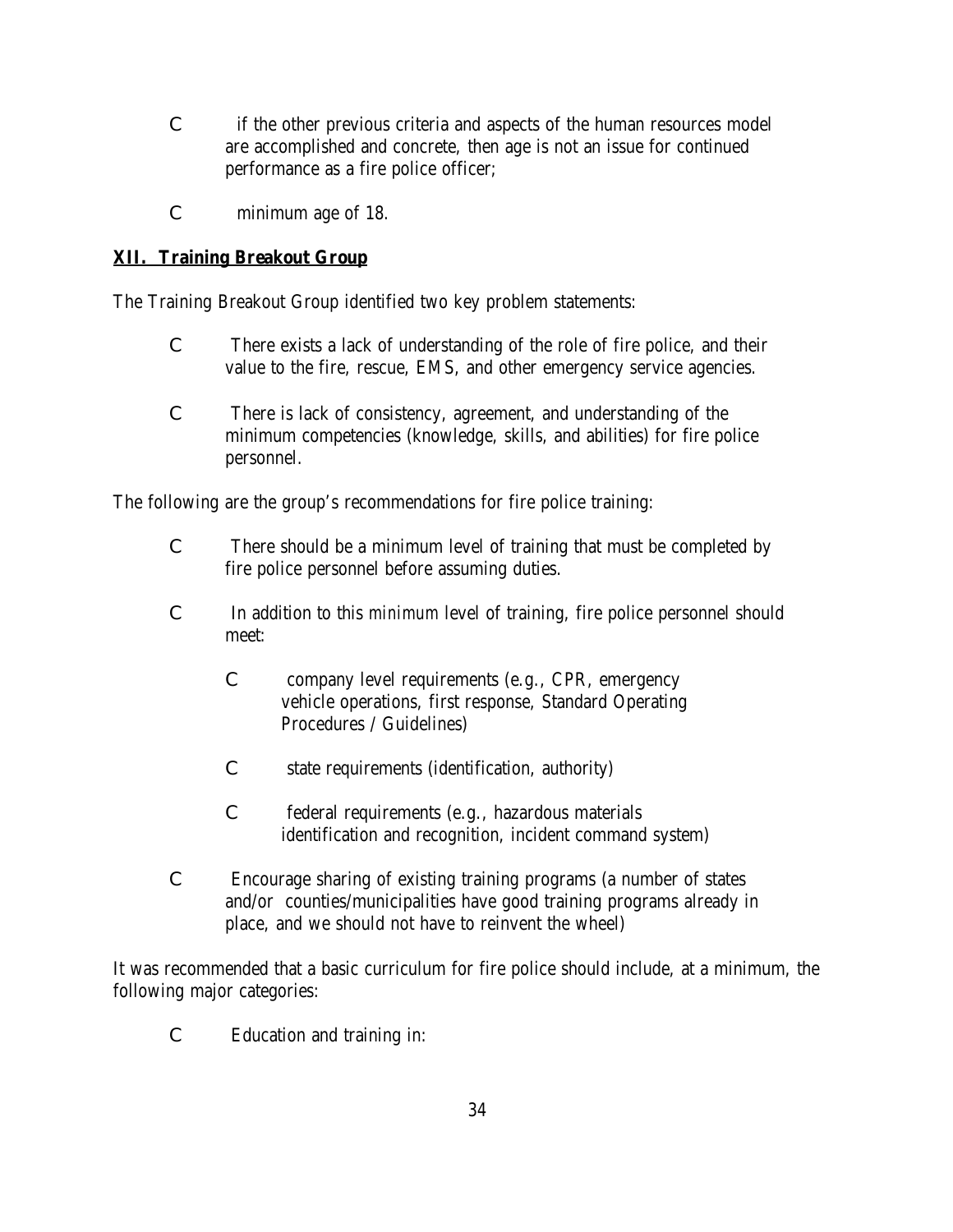- C roles of fire police
- C laws and regulations
- C working with the public
- C media relations
- C An introduction to:
	- C first aid and CPR
	- C hazardous materials
	- C helicopter operations
	- C incident command system
- C Operational training in:
	- C scene control
	- C crowd control
	- C site control
	- C *SAFETY*
- C The following elements:
	- C appearance
	- C attitude
	- C communications
	- C conduct
	- C equipment
	-
	- C media relations<br>C observation skil observation skills
	- C preplanning
	- C professionalism<br>C record keeping
	- record keeping
	- C security
	- C traffic control

The basic course, it was recommended, should be conducted with a methodology to include:

- C classroom and hands-on instruction
- C written / oral and practical evaluation
- C recognition of *successful completion* by course certificate

The group recommended that fire police pursue continuing education and training. This education and training could include: